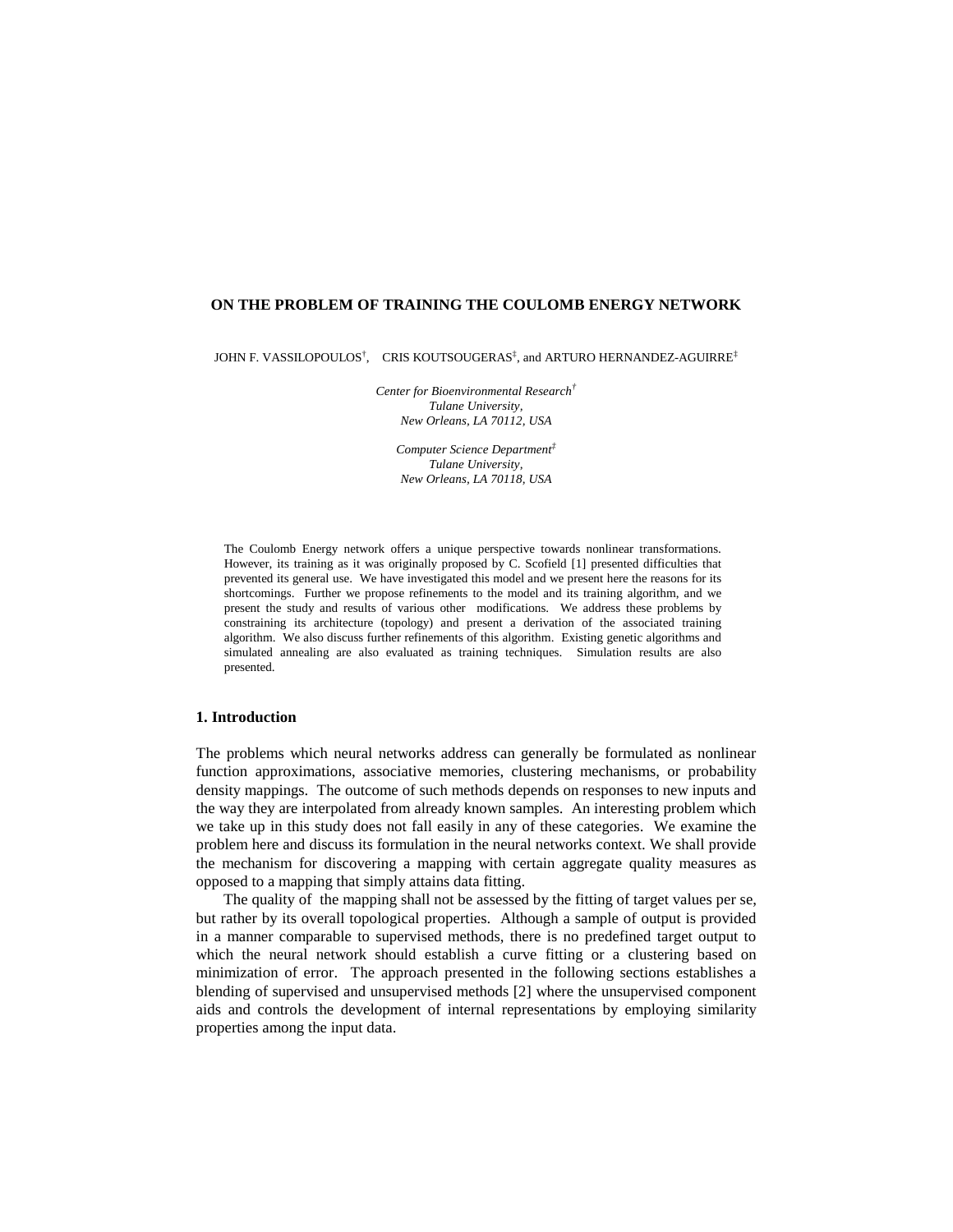The reason we are exploring a mapping with controlled aggregate quality measures, or controlled topology, is because this implies control of the neural network's internal representations. The development of internal representations in the more traditional curve fitting methods is more of a side effect or a fortunate consequence. By exercising control on the development of the internal representations we expect more robust training that builds more accurate "world models" that better capture the significant properties and dynamics of the process to be approximated.

 The philosophical foundation behind our approach is the recognition of the fact that when one attempts to learn the secrets which unfold the dynamics of an observed process, the first steps are to identify the unique properties of the process and its structure. The actual target values are not as important in the first steps, but rather their usefulness lies in what they describe about the structure of the process, such as symmetries and input space areas that are correlated or where their behavior is identical. Then, only the finetuning step of attaining exact match of target values follows. As a simplistic example, consider the case where the function F to be learned behaves identically in two disjoint areas  $A_1$  and  $A_2$  of the input space. One scenario that may develop (common with existing networks) is that the network learns the behavior of F independently in  $A_1$  and in  $A<sub>2</sub>$ . Although the target outputs may be fitted perfectly, in this case the network may not reflect in its internal representational structure this topological property associated with the function F. Another scenario (which is what we desire) is that the network may develop such an internal representational structure that will remap the original input space into an intermediate one where  $A_1$  and  $A_2$  are both remapped and folded into the same region of the intermediate space  $A_{12}$ . Then the behavior of F is learned only in  $A_{12}$ instead of using both  $A_1$  and  $A_2$  to attain the same task. In such a case the network would reflect in its internal representational structure the fact that  $A_1$  and  $A_2$  are identical as far as F is concerned. As it shall be analyzed, if the only target of the adaptation is the fitting of the target values, the first scenario is more likely and the second one simply a fortunate coincidence. The above concept is an example of the type of space manipulation that we desire, however it is not the direct target of this work; we simply would like to capitalize on this concept for the purposes of learning mappings with controllable aggregate properties and more particularly for the purposes of pattern recognition problems.

 The way the pattern recognition problem has been traditionally approached with neural nets is as follows. In one approach the net identifies and reflects the borders of each class in the input space; this is the clustering approach. In another approach, arbitrary identifiers are assigned to classes, and these identifiers become the target values for curve fitting; thus, a piecewise constant function is approximated by a continuous function that is implemented by a neural net. As we mentioned, even in the second approach the net is more likely to favor a clustering of the input space in its internal representation and then approximate the target values in each cluster. Our goal is to achieve a transformation of the input space into a new space via a continuous mapping so that (i) any two inputs of same class map on outputs that are very close, and (ii) any two inputs of different class map on outputs that are significantly apart. Closeness is measured by any distance metric but the Euclidean distance is chosen here. There are no specific target values that are set apriori. A class can then be represented (identified) by the mean output value for inputs from this class and such identifiers would be quite distinct for various classes if the above properties (i) and (ii) hold. The idea is to transform the input space so that the similarity or dissimilarity of various vectors is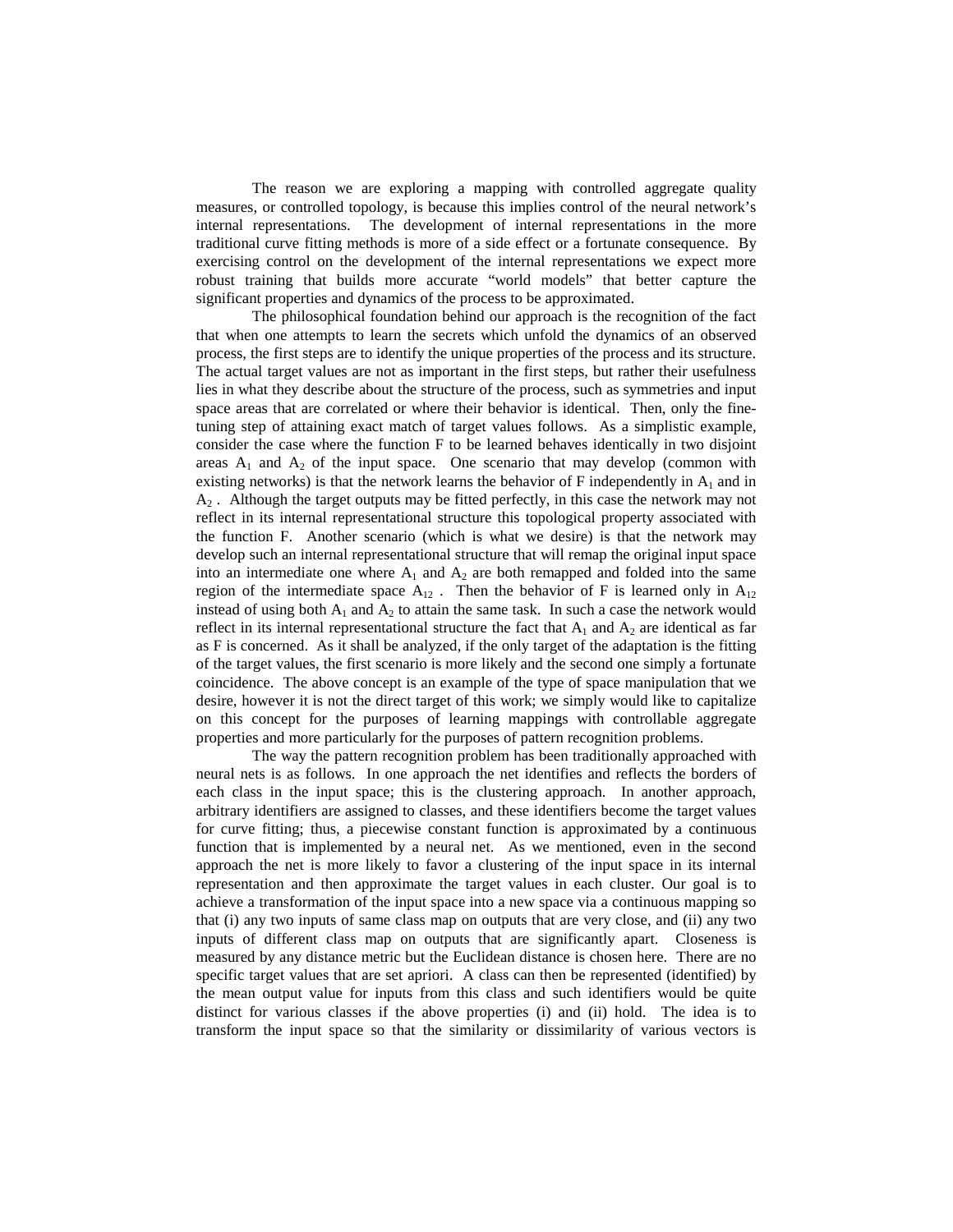reflected in their distance and thus in the topology of the transformed space. This would naturally lead to a mapping that would unify/identify two input space regions of same class by mapping them in the same region of the output space.

 A net that would achieve this would have to develop internal representations that would reflect the fact that these two regions become indistinguishable as far as the classification process at hand is concerned. What is important in this approach is that the net is forced to identify or discover such structural properties of the classification process, whereas in existing systems this 'discovery' is more of a coincidence that may or may not occur.

 In the following section we describe the fundamentals of this type of formulation and we analyze another relevant attempt. One of the contributions of this treatise is to provide the insight behind the deficiencies of this existing attempt by further reformulating the problem and deriving a new solution.

 Our goal is to transform, in the Hadamard sense [3], an ill-posed problem where there are several non-unique solutions that do not depend continuously on the data, to a well-posed problem where there exists a unique solution that depends continuously on the data and more significantly does not yield unbounded output errors based on initial conditions. We have studied and developed an understanding of the problem and its intricacies and we present an insight to its behavior through experimentation that ultimately incorporates a formulated solution. We also produce the basic solution derivation and we evaluate the performance of this basic method and submit experiment results.

#### **2. Background**

A work that similarly addresses the problem is the supervised learning algorithm for the N-dimensional Coulomb network which is applicable to multi-layer networks and has been developed by Christopher L. Scofield [1]. The central idea was to define a potential energy of a collection of memory sites where each site played the role of an attractor for other similar sites or a repeller for dissimilar sites. The target was to minimize the energy for the entire memory site collection at each layer of a multi-layer network. It is essential to note that this optimization process was performed in succession at each layer independently of other layers. Unlike backpropagation [4], there is no dependency on the propagation of error, thus each layer can be trained independently. The definition of attractive potential energy between memory sites of the same class and repulsive potential energy between memory sites of different class is given by the following two conditions:

$$
sign(Qi(c)) \neq sign(Qi(c')) \text{ for } c = c',
$$
  
\n
$$
sign(Qi(c)) = sign(Qi(c')) \text{ for } c \neq c',
$$
\n(1)

where  $Qi(c)$  is the charge at memory site *i* of class *c*. This ensured that memory sites of same class were assigned different sign, therefore attracting each other, and memory sites of different class were assigned the same sign, therefore repelling each other.

In absence of the test charge, the electrostatic potential energy for the configuration of memory sites should be: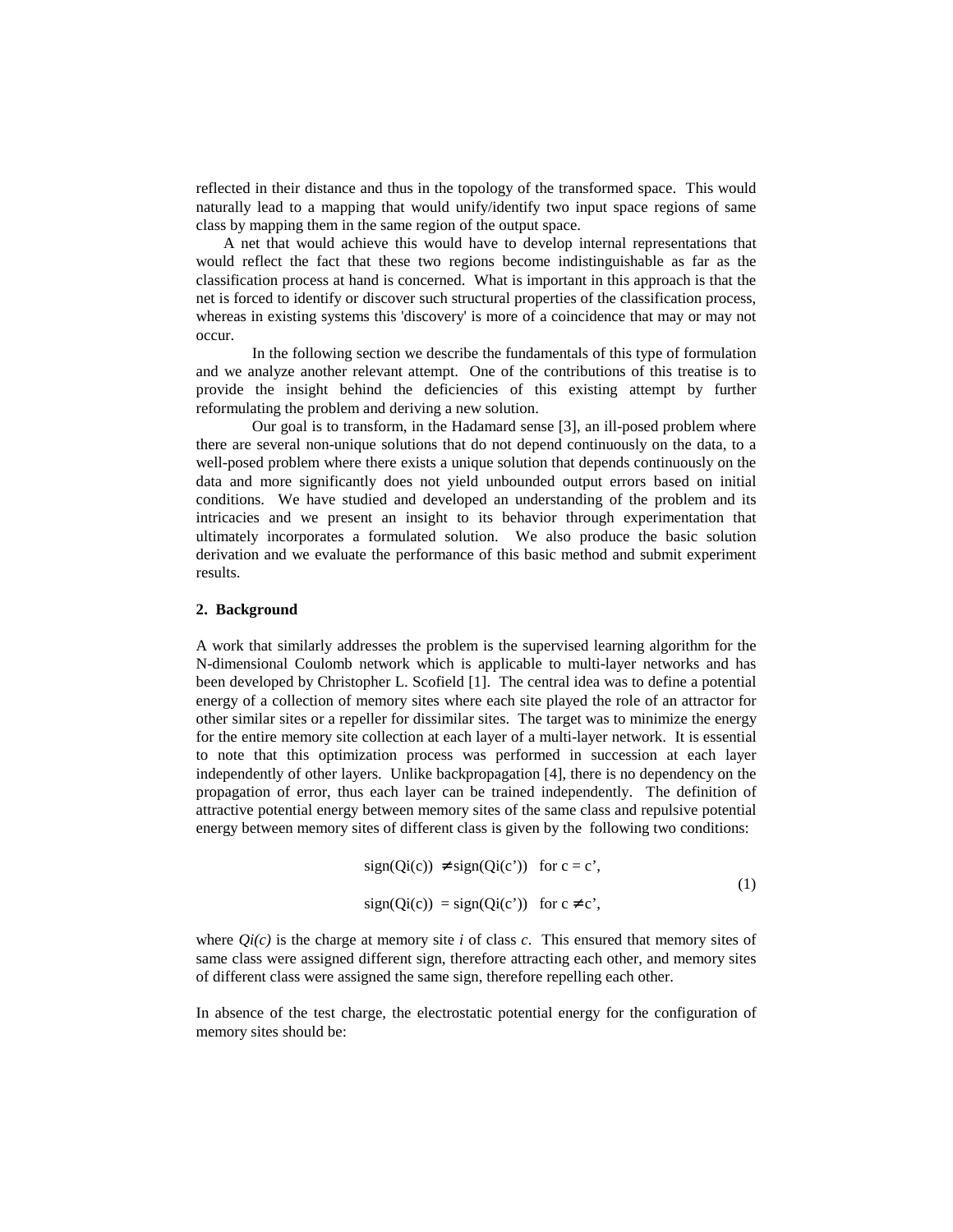$$
\psi = \frac{1}{2L} \sum_{i=1}^{M} \sum_{j=1}^{M} Q_i Q_j |x_i - x_j|^{-L}
$$
 (2)

The following logistic function, discussed extensively by Rumelhart and others [4], was employed:

$$
F_n\left(\sum_{m=1}^{K} w_{nm} f_{mi}\right) = \left(1 + \exp(-(1/kT)\left(\sum_{m=1}^{K} w_{nm} f_{mi} + \Theta\right)\right)^{-1}
$$
(3)

where the n-th cell has activity  $F_n$ ,  $w_{nm}$  is the matrix of afferent synapses,  $f_i$  is the afferent activity in space  $R^{K}$ , and  $x_i$  is the vector of network activity from mapping  $f_i$  via  $w_{nm}$ . The memory sites move in space as a result of the different charges and the target is to minimize the electrostatic energy  $\psi$  by computing the gradient of the potential energy with respect to the weights  $w_{nm}$ :

$$
\delta w_{nm} = -\frac{1}{2} \sum_{i=1}^{M} \sum_{j=1}^{M} Q_i Q_j \left| x_i - x_j \right|^{-(L+2)} \Delta_{nm}(f_i, f_j)
$$
(4)

Each node in the network must 'remember' the locations of memory sites in its activity space in order to be able to compute their differences  $(R_{ij} = x_i - x_j)$ , or the outcome could be approximated by computing each term and accumulating its value along with other terms in a temporal fashion.

 The problem with the above formulation is that it assumes training of one layer at a time. Layers are added as needed to eventually conclude with a multi-layered network that would accomplish the mapping with the desired topological properties. However, it is not obvious whether this process has any guarantees that it can always accomplish this task. In multi-layered networks there is usually a synergism among the various layers. The manner in which a certain layer is adjusted is in direct or indirect relation to what happens in other layers. In more intuitive terms, the way the functionality of a layer is adjusted depends on how well it can make use of the signals/features that are passed to it from lower layers and how useful this layer's functionality proves to be for other layers above it. This is actually what makes Backpropagation such a powerful adaptation scheme; adjustments of local functionality ensure better global performance by taking into account how this local functionality uses and is used by the rest of the features that are synthesized by lower layers, and it combines them to synthesize higher order features which then can be used by upper layers in synthesizing the appropriate concepts. Thus, given a network of fixed topology and an overall task, more traditional training algorithms (such as Backpropagation) assign subtasks to the various network resources which in turn collaborate at different levels (neurons, layers) to achieve the overall task. If a network topology is not fixed, this allocation is a rather challenging task.

 The fact that a layer can synthesize or add a new feature may not be useful if there is no indication of how it can further be used (this indication is passed down backpropagated - from higher layers). The only evidence to this effect is whether the new feature is directly useful in achieving the goal task at the current layer. If this feature could be indirectly useful to the goal task at a latter stage (after the addition of more layers), then its significance may not be evident at the current layer and it may never be synthesized.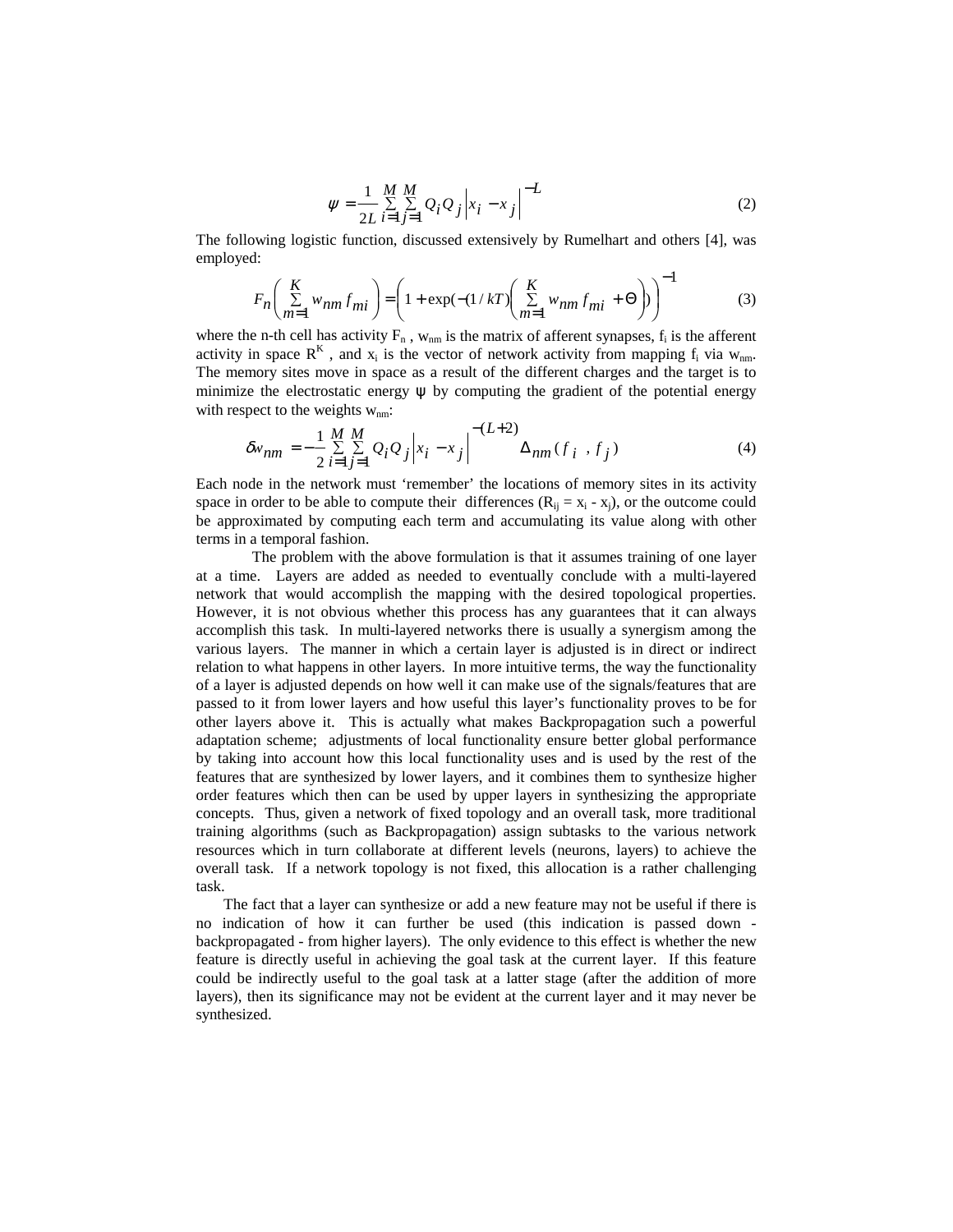In conclusion, many necessary features cannot be synthesized by using a single layer but can be synthesized by using two layers [5]. Moreover, it is not obvious that a necessary feature that needs two layers will actually be synthesized in a piecemeal fashion by adjusting one layer first and then adding and adjusting a second layer as it is envisioned in Scofield's approach. Likewise, it is not apparent why it is always possible to synthesize this feature that is ultimately useful in optimizing a function G by optimizing G at one layer (and partially constructing the feature) and then completing the feature in the next layer by again optimizing the same function G. This would be possible only if the overall function G to be optimized can be synthesized by a cascade of other functions  $G = G_1 \circ G_2 \circ G_3 \circ ... \circ G_n$  that happen to have the property that each  $G_i$  can be implemented by a single layer, and G can be optimized by optimizing  $G_i$ 's in a fixed sequence of 1...n. In the case of the network used by Scofield, G is not fixed. At each layer we have a partial  $G_1 \circ G_2 \circ G_3 \circ ... \circ G_k$  and we look for  $G_{k+1}$ ,  $G_{k+2}$ , ... until the current overall G conforms to the requirements (becomes optimized).

The strong constraint though is that each of the  $G_i$ 's must be realizable with a single layer. Thus, this approach may become troubled when we are constrained to use a  $G_k$  that is realizable by a single layer so that  $G_1 \circ G_2 \circ G_3 \circ ... \circ G_k$  is better optimized than  $G_1 \circ G_2 \circ G_3 \circ ... \circ G_{k-1}$ . It is therefore recognized that we need to optimize at least two layers at a time instead of one. Given that this is the case, it turns out that we only need two layers and there is no real necessity to employ more than two. Funahashi [5] has proven that two layers are sufficient to approximate any function.

 Thus, a function that implies a desired transformation is realizable with two layers and we only need to consider a two layered network. Our goal then becomes to reformulate the problem in the two layer perspective and derive the learning algorithm within this perspective since from the above discussion it follows that Scofield's solution cannot be directly extended.

### **3. Problem Formulation**

We assume that we are given an n-dimensional space  $S_n$  in which an arbitrary but finite set of vectors are labeled with labels from another finite set C. This represents an object space with some objects classified in a set C of classes. We wish to identify another mdimensional space  $S_m$  into which  $S_n$  is mapped through some nonlinear scheme. A condition imposed on this mapping is that objects from  $S_n$  with same labels are mapped on the same object of  $S_m$  and that any two objects of  $S_n$  with different labels are mapped on different objects of  $S_m$  (Figure 1). This should be accomplished by a nonlinear mapping function which is analytic (continuous and differentiable) in order to be able to provide a tool for interpolation and to be realizable using neural networks.

 The goal is to develop a mechanism for the automatic discovery of this mapping function. Alternatively, the problem can be reformulated by introducing a measure of similarity among labels and requiring that the Euclidean distances of the images  $X_1$ ' and  $X_2'$  (in  $S_m$ ) of two vectors  $X_1$  and  $X_2$  (in  $S_n$ ) reflect the similarity of the labels of  $X_1$  and  $X_2$ . Thus, we would like the inverse Euclidean distance in  $S_m$  to reflect the similarity of the labels of the parent vectors in  $S_n$ .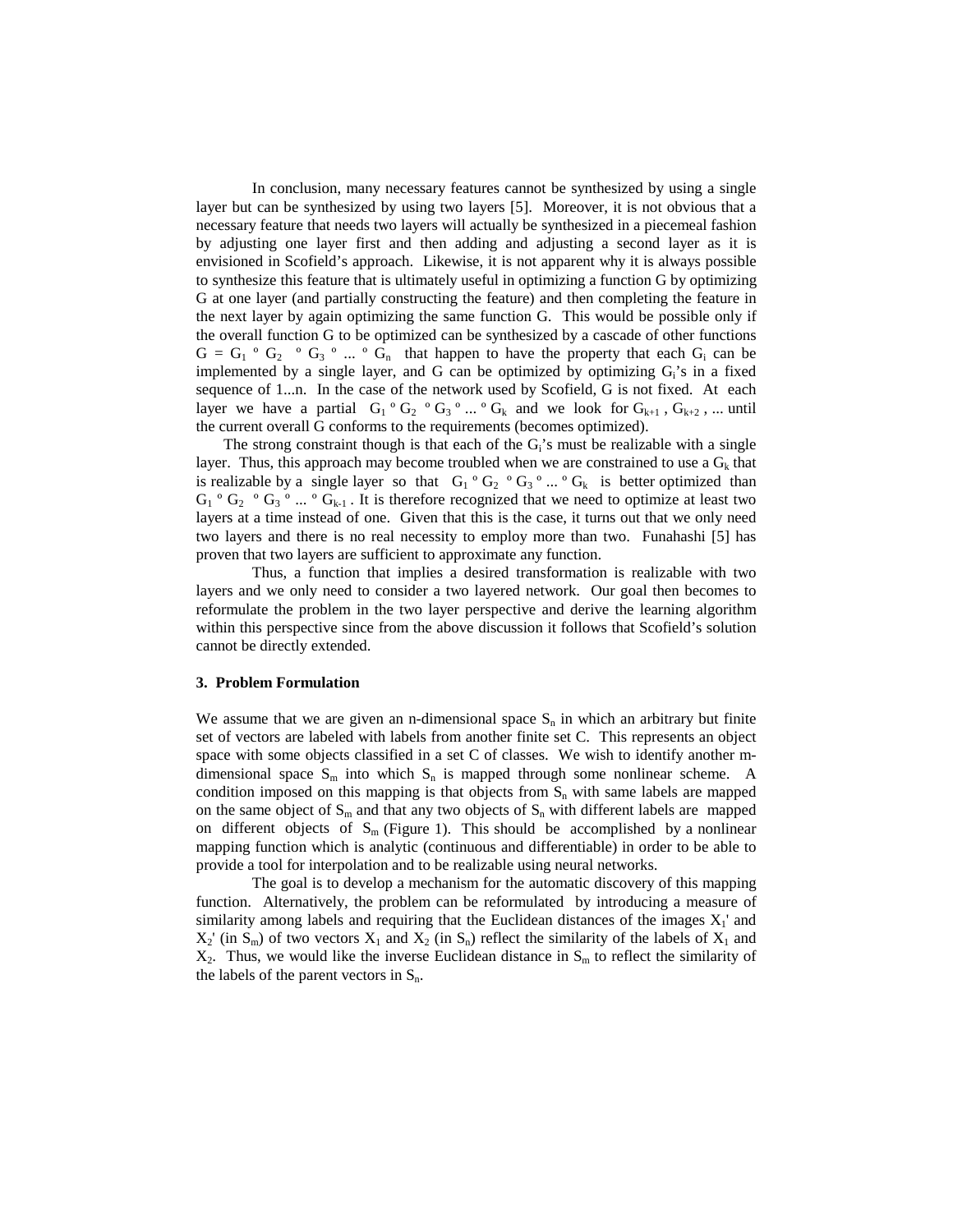

Figure 1 Successive intermediate transformations

 This is a formulation of a pattern classification problem since the nonlinear function can be used to classify the vectors of  $S_n$ . Traditionally, this problem is approached with clustering schemes which partition  $S_n$  in clusters of similar vectors. The Self-Organizing-Map (SOM) network [6] is one that uses the idea of competitive filtering or learning where only winning neuron nodes and their neighbors are scheduled to change their weights. It has also been approached with function approximators where labels are numerically quantified and used as (one-dimensional) targets in supervised learning schemes like backpropagation. In such cases, the space  $S_m$  is essentially fixed a priori and then one tries to identify the mapping function which achieves it. In the above formulation such targets are not assumed; the space  $S_m$  is to be identified, and then tied to the identification of the mapping function.

 Thus, the difference here is that we are looking for a mapping function that imposes a certain aggregate property on the topology of the space  $S_m$ , which it implies, but  $S_m$  is not predefined. Backpropagation's main constraint is that it is considering fixed targets against which it must minimize the error.

 In the more traditional approach of non-linear regression networks, the guide for the adaptation is the fitting of the target values. The network is tuned to reproduce the behavior of an observed process at a finite set of input instances (training set). Naturally, the network implements a function that is defined on the entire input space. All that the adaptation ensures is that the network's function and the observed process coincide at the sample set. It is only hoped that the learned function approximates closely the observed process on the entire input space and that the network has thus become a simulator of the observed process. The network (internally and incrementally) synthesizes the function it represents. At the output layer of the net we observe the overall result of the adaptation and the network's overall function. Internally, the network has developed complex representations and descriptions about properties that make this overall function describable. Therefore, if the network's function is a proper simulation of the observed function, then the network's internal representations must somehow capture or reflect the properties of the observed process or the dynamics of the physical system that generates this observed process. Based on the fitting criterion alone, the development of proper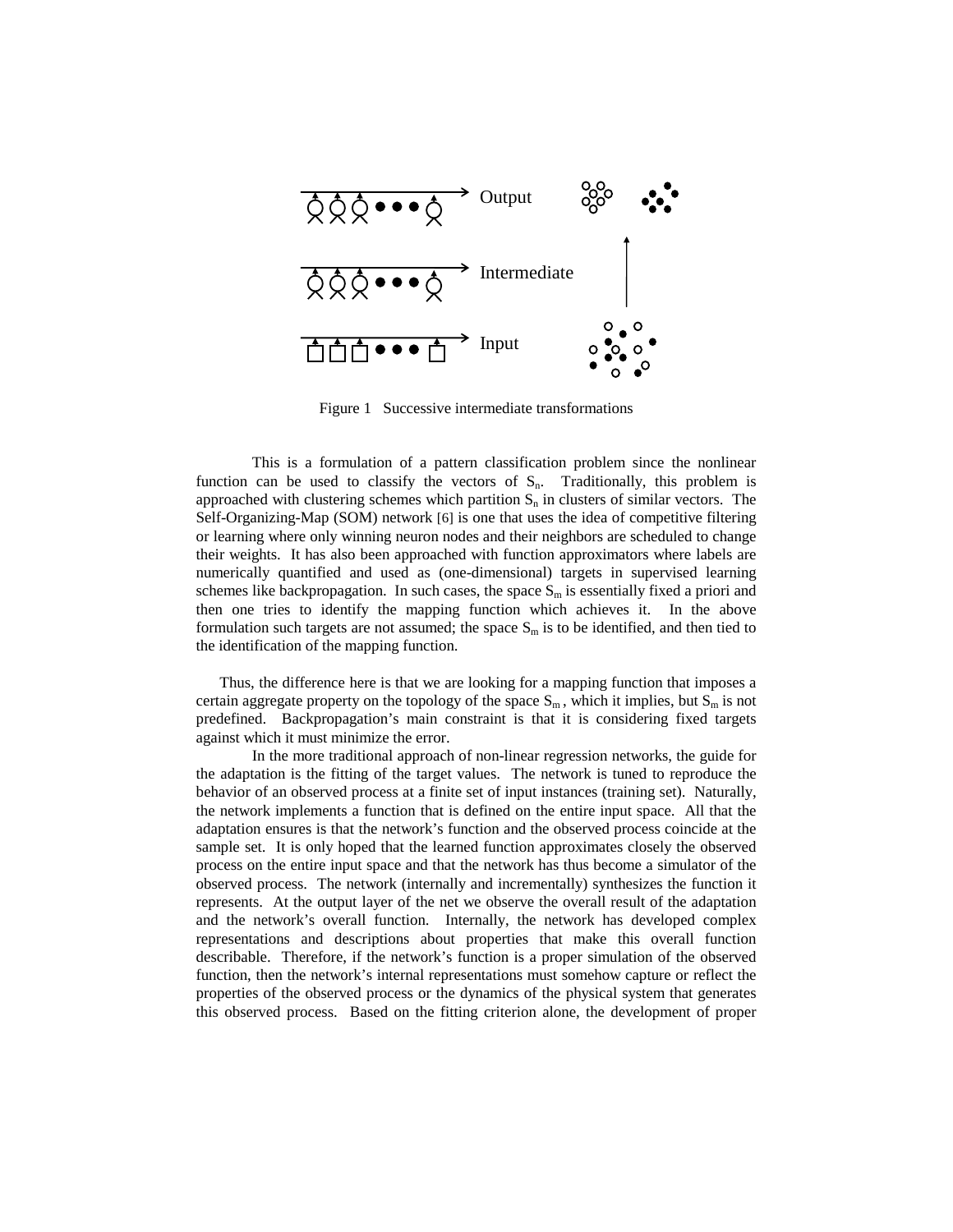internal representations is a secondary matter that is handled only indirectly by the adaptation process.

With our formulation, direct attention is paid to the internal representations because we are not only concerned with the discovery of a mapping that fulfills local constraints (fitting the samples) but we also target aggregate properties of the mapping as a whole. Hence, there is a better expectation that the neural network will develop proper internal "world models" (Figure 2) for the process it is supposed to simulate.



Figure 2 Neural Network as a "World Model "

Another distinct difference is that our approach considers pair-wise interactions between vectors where neither vector in the pair is designated as a target. In addition, and by diverging from neural network schemes that use either clustering mechanisms or associative memories [7] as in the Hopfield network [8], neither competitive learning [9] nor association or correlation of stored information will be used. However, we are nonetheless looking for an analytic function and neural networks can elegantly represent parametric (thus adjustable) nonlinear functions, thus we shall employ neural networks as the underlying structures.

## **4. Problem Analysis**

It has been proven that a feed forward net with at least two layers and nonlinear neuron activation functions can approximate any mapping [5]. Thus, we use such a network and the target then becomes the learning algorithm for the weight adjustment. In order to embed the target properties of the mapping in the learning algorithms, we need to express them in a closed form expression representing the "quality" of the mapping. A number of such expressions involving the differences of various net outputs was attempted. One such example was:

$$
\max_{W} \sum_{ij} a_{ij} \|y_i - y_j\|^2 \quad \text{where} \quad a_{ij} = \begin{cases} 1 \quad label(y_i) \neq label(y_j) \\ -1 \quad label(y_i) = label(y_j) \end{cases} \tag{5}
$$

The rationale supporting the above quality measure is that the Y vectors are parametric in w (the weights); as weights change across the net so do the vectors. The goal then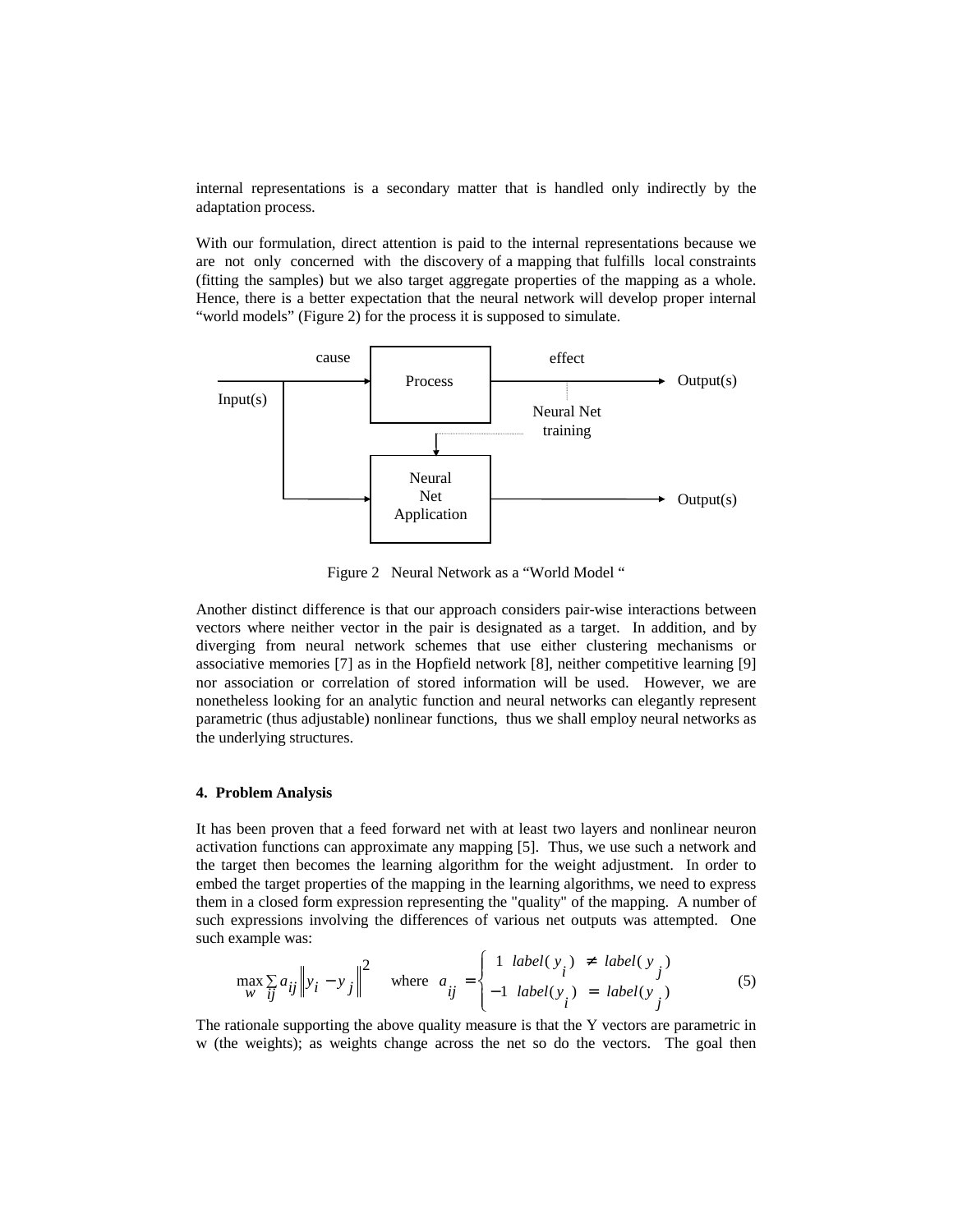becomes to derive the algorithm that optimizes the quality function. We utilized the generalized derivation for two layer nets but ascertained that functions of the above form do not work for the following reasons: (i) they become unbounded and the simulators can easily crash with floating point exceptions, and (ii) there exist problems due to favoring of dominating terms (points that are close to each other tend to move very little, whereas points that are moving away from each other are doing so under forces that are considerably stronger). Another form was devised to alleviate the aforementioned problems:

$$
\max_{W} \sum_{ij} sigmoid\left(a_{ij} \| y_i - y_j \|^2\right)
$$
  
(6)  
where  $a_{ij} = \begin{cases} 1 \text{ label}(y_i \neq label(y_j)) \\ -1 \text{ label}(y_i = label(y_j)) \end{cases}$ 

However, this solution encounters the problem of sensitivity in saturation regions (Figure 3) where the derivative is almost zero thus not contributing towards the movement of vectors.



Figure 3 Sigmoid Function Saturation Regions

One form that does not encounter any of the problems that plague the previous approaches is:

$$
\min \sum_{ij} \frac{a_{ij}}{|y_i - y_j|^2}, \quad \text{where} \quad a_{ij} = \begin{cases} 1 \text{ label}(y_i) \neq \text{ label}(y_j) \\ -1 \text{ label}(y_i) = \text{ label}(y_j) \end{cases} (7)
$$

The evidence we have gathered thus far suggests that this is the only form that can be employed, although it is possible to combine it with other forms in an interleaved fashion. The issue this expression presents is that it has local minima which manifest themselves as follows: while weights change the input-output mapping changes and the image vectors in  $S<sub>m</sub>$  move around in a continuous rearrangement. Thus, the motion reaches a stage where it has to overcome an energy barrier (Figure 4).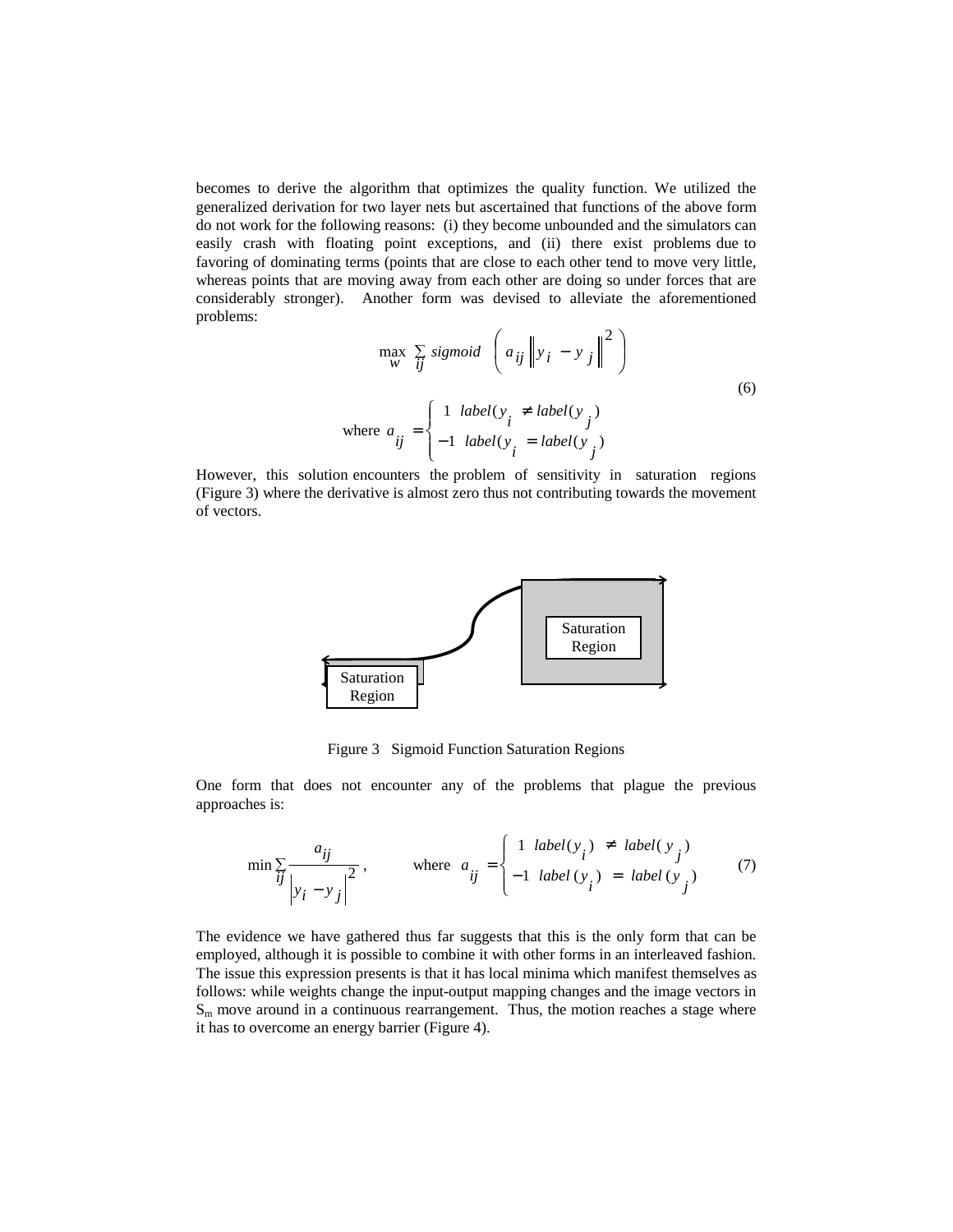



Figure 4 Energy Barrier Encountered During Movement

This happens due to the differences between corresponding components (being the derivative of terms involving Euclidean distances) combined with the monotonicity of the sigmoid activation function. A number of approaches have been explored and a working model has been constructed to address the above issues as illustrated in the following.

# **5. Basic Solution Derivation**

For reference we will use the legent of figure 5. According to this:

- **y** represents the output of a neuron at the output layer.
- **r** is the index of the r-th neuron at the output layer
- **k** is the index of the k-th neuron at the hidden layer
- **z** is the output of a neuron at the hidden layer
- **Z** is the output vector of the hidden layer
- **m** is the index of the m-th component of the input vector
- **i** is the the index of a sample vector from the training set
- **s** is the total net stimulus to a neuron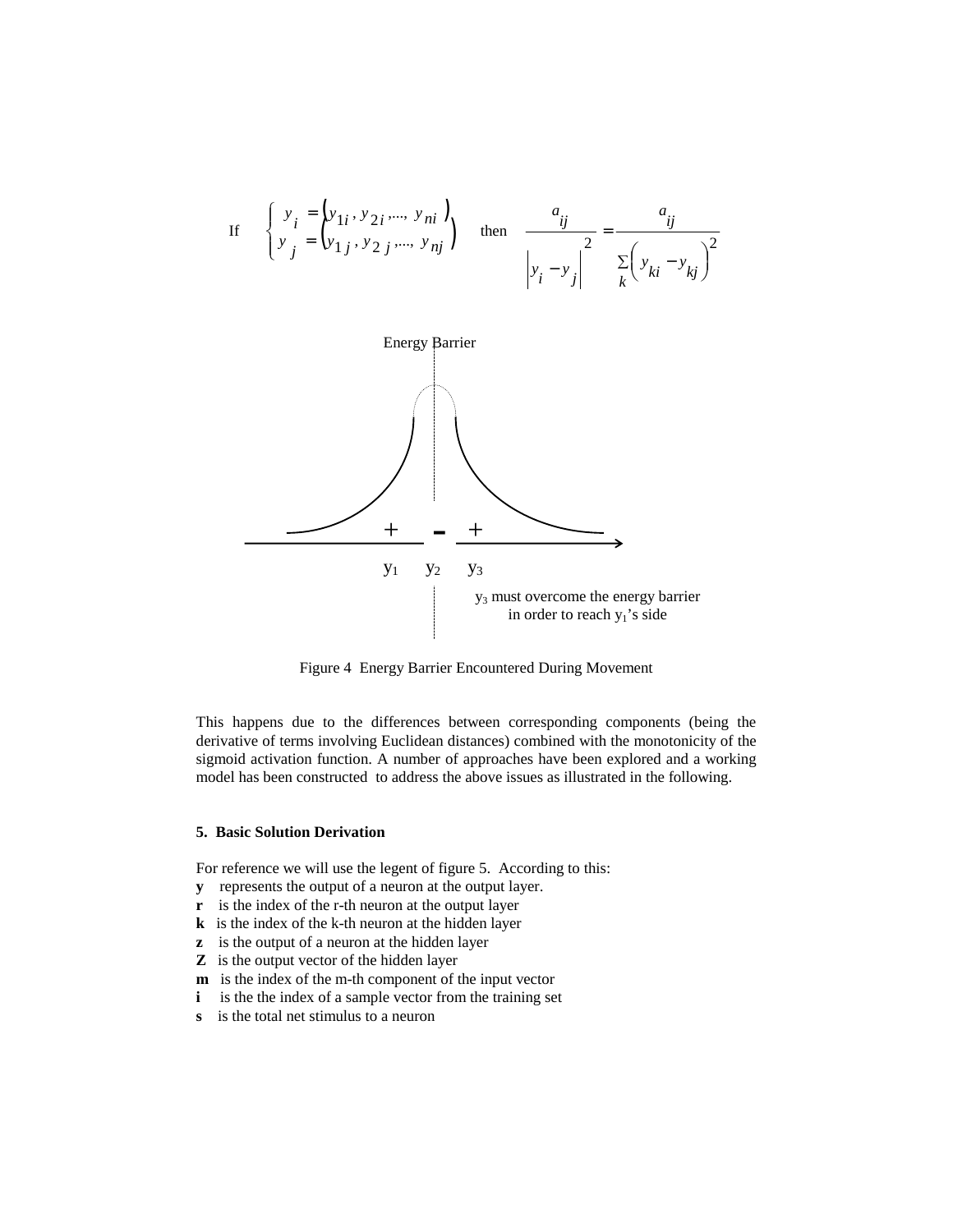Thus  $y_{ir}$  is the output that the r-th neuron is producing when the i-th sample vector is input to the net. Similarly  $s_{ik}$  is the total net stimulus to the k-th neuron when the i-th sample vector is input to the net.

We need to optimize:

$$
G = \sum_{ij} \frac{a_{ij}}{|y_i - y_j|} \tag{8}
$$



Figure 5 Neural Network Layer Interfacing

To compute the change in weights we use the gradient of G:  $\Delta w = -\alpha \nabla_{\mathcal{W}} G$ 

(8) follows: 
$$
\nabla_{w} G = \frac{\partial G}{\partial w} = \sum_{ij} a_{ij} \frac{\partial \left( \frac{1}{|y_{i} - y_{j}|^{2}} \right)}{\partial w}
$$
(9)

We observe that:

From

$$
\frac{\partial \left(\frac{1}{\left|y_{i}-y_{j}\right|^{2}}\right)}{\partial w} = \frac{-\frac{\partial \left(\left|y_{i}-y_{j}\right|^{2}\right)}{\partial w}}{\left|y_{i}-y_{j}\right|} = -2\frac{\frac{\partial \left(y_{i}-y_{j}\right)}{\partial w}}{\left|y_{i}-y_{j}\right|}
$$
(10)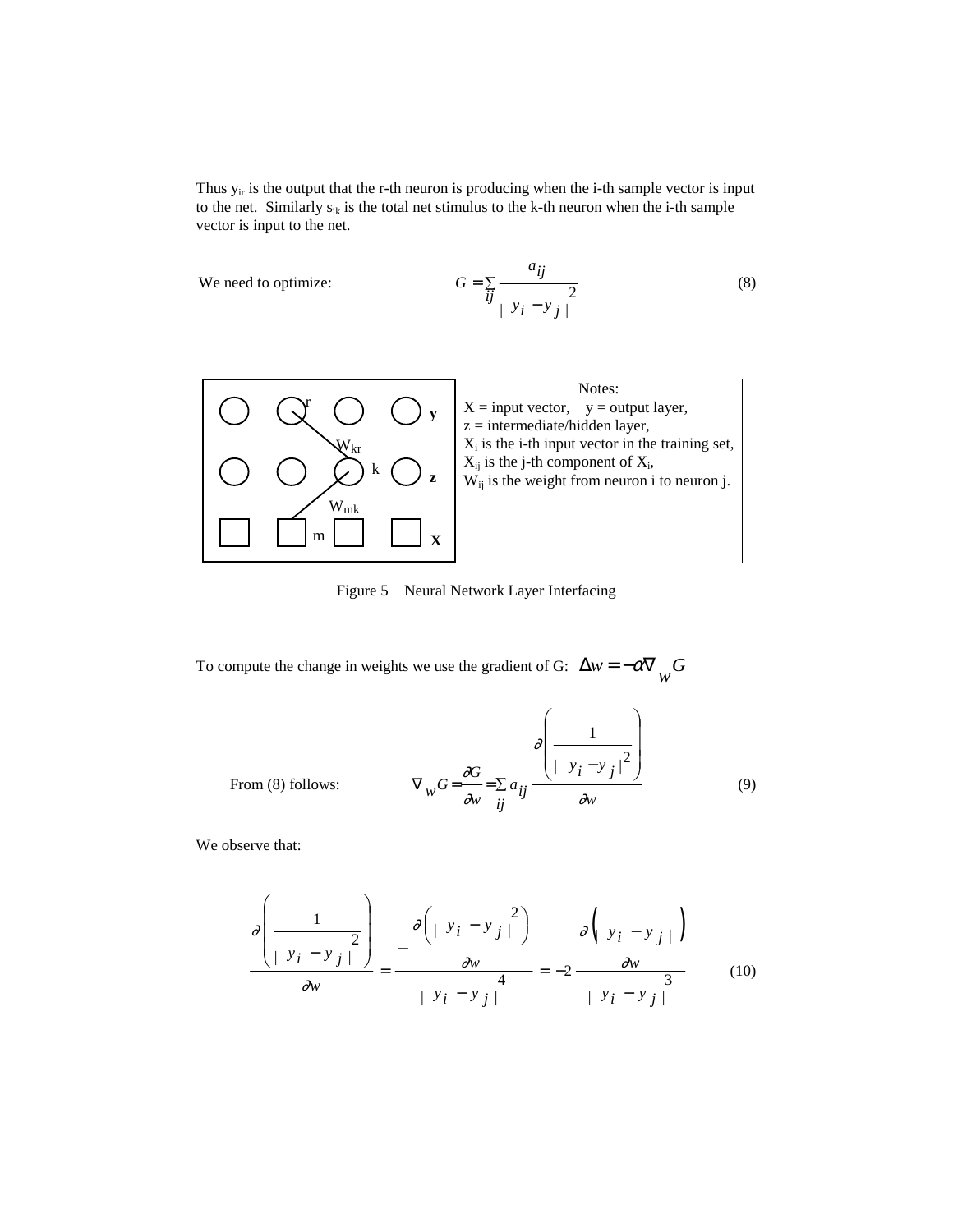Now since: 
$$
|y_i - y_j| \equiv \sqrt{\sum_r (y_{ir} - y_{jr})^2}
$$
 (11)

$$
\therefore \frac{\partial (\vert y_i - y_j \vert)}{\partial w} = \frac{\partial \sqrt{\sum_{r} (y_{ir} - y_{jr})^2}}{\partial w} = \frac{1}{2} \frac{\frac{\partial \sum_{r} (y_{ir} - y_{jr})^2}{\partial w}}{\sqrt{\sum_{r} (y_{ir} - y_{jr})^2}} \tag{12}
$$

we obtain

$$
\frac{\partial \sum_{r} \left( y_{ir} - y_{jr} \right)^2}{\partial w} = 2 \sum_{r} \left( y_{ir} - y_{jr} \right) \frac{\partial \left( y_{ir} - y_{jr} \right)}{\partial w} \tag{13}
$$

We also have:

From 
$$
(9)
$$
,  $(10)$ ,  $(12)$ , and  $(13)$  we get:

$$
\frac{\partial G}{\partial w} = \sum_{ij} \left[ a_{ij} \left( \frac{-2}{|y_i - y_j|^3} \right) \left( \frac{\sum_{r} \left[ (y_{ir} - y_{jr}) \frac{\partial (y_{ir} - y_{jr})}{\partial w} \right]}{\sqrt{\sum_{r} (y_{ir} - y_{jr})^2}} \right) \right] =
$$
\n
$$
-2 \sum_{ij} \left[ a_{ij} \frac{\sum_{r} \left[ (y_{ir} - y_{jr}) \frac{\partial (y_{ir} - y_{jr})}{\partial w} \right]}{\sqrt{\sum_{r} (y_{ir} - y_{jr})^2}} \right]
$$
\n
$$
(14)
$$

In the following, we recompute (14) for each network layer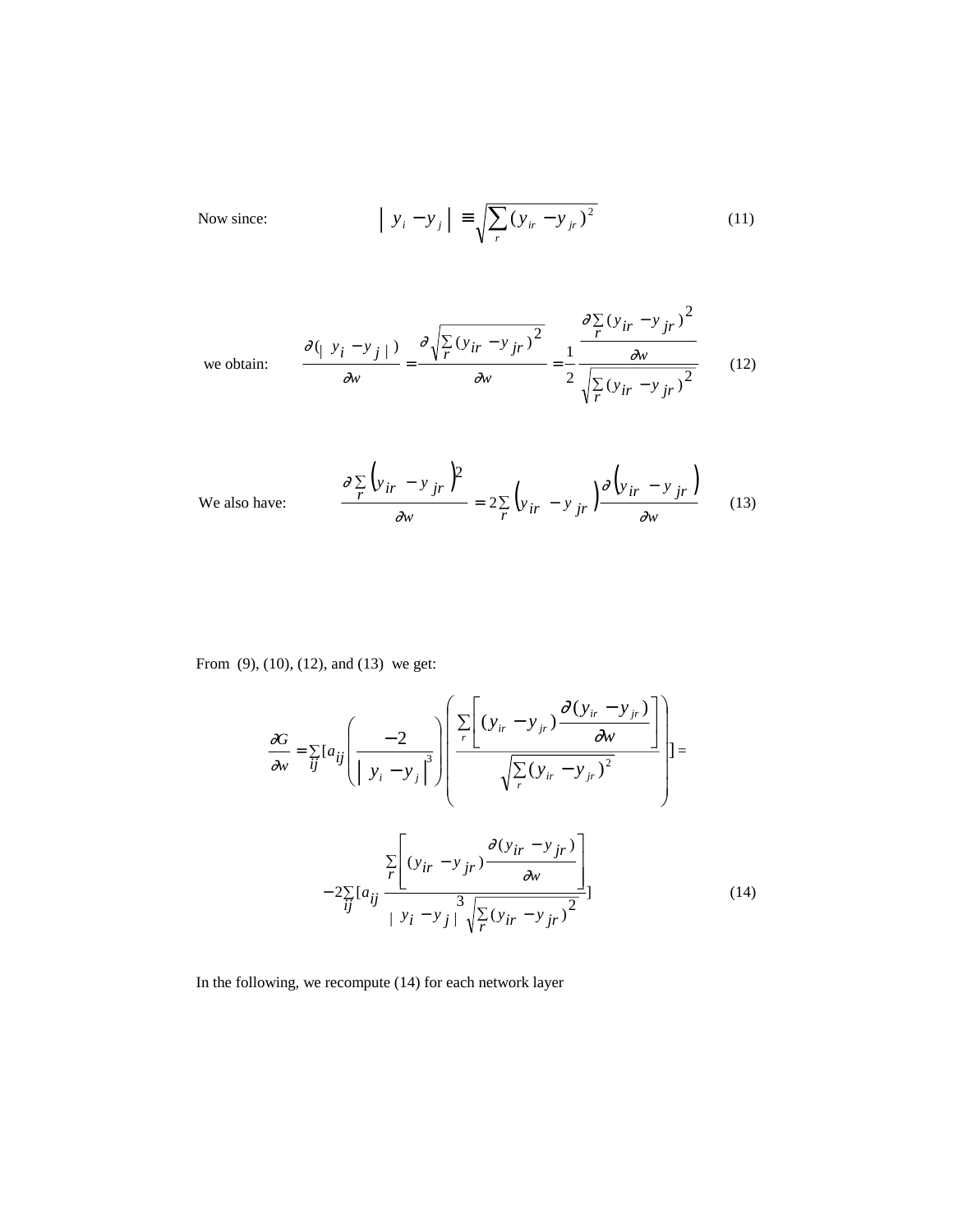# *Derivation of update rule for*  $w = w_{kr}$  (intermediate to output layer)

If  $s_{ir} = W_r^{\ t} Z_i$  is the total input to the r-th output neuron when  $X_i$  is the input vector, and if *f* signifies the neuron squashing function, then :

$$
\frac{\partial y_{ir}}{\partial w_{kr}} = \frac{\partial f(s_{ir})}{\partial w_{kr}} = \frac{\partial f(s_{ir})}{\partial s_{ir}} \frac{\partial s_{ir}}{\partial w_{kr}} = \frac{\partial f(s_{ir})}{\partial s_{ir}} z_{ik}
$$
(15)

since 
$$
\frac{\partial s_{ir}}{\partial w_{kr}} = \frac{\partial \left( W_r^{\ t} Z_i \right)}{\partial w_{kr}} = z_{ik}
$$
(16)

 If the sigmoid is used as the neuron squashing function:  $f(s) = \frac{1}{1+e^{-s}}$ 1  $(s) = \frac{1}{s}$  then

 $\overline{ }$ 

$$
\frac{\partial f(s)}{\partial s} = f(1 - f) \text{ and so by (15) we have:} \qquad \frac{\partial y_{ir}}{\partial w_{kr}} = y_{ir} (1 - y_{ir}) z_{ik}
$$
 (17)

Similarly:

$$
\frac{\partial y_{jr}}{\partial w_{kr}} = y_{jr} (1 - y_{jr}) z_{jk}
$$
\n(18)

Thus, for weights of connections from the intermediate layer to the output layer, it follows from (14), (17), and (18) that the update rule is:

$$
\frac{\partial G}{w_{kr}} = -2\sum a_{ij} \frac{r \left[ (y_{ir} - y_{jr})(y_{ir}(1 - y_{ir})z_{ik} - y_{jr}(1 - y_{jr})z_{jk}) \right]}{y_{i} - y_{j} \left| \sqrt{\sum_{r} (y_{ir} - y_{jr})^{2}} \right]}
$$
(19)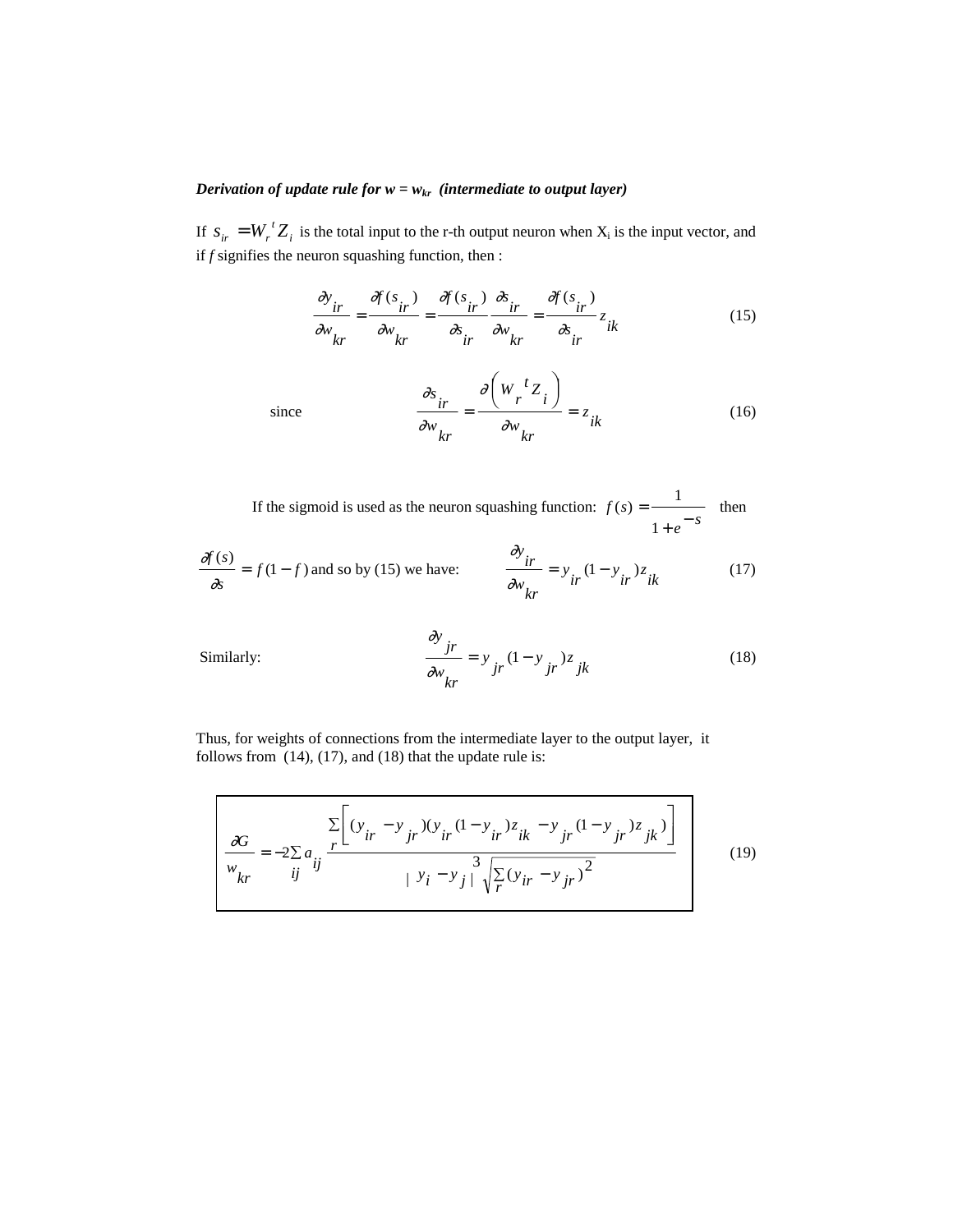*Derivation of update rule for*  $w = w_{mk}$  (input to intermediate layer)

$$
\frac{\partial y_{ir}}{\partial w_{mk}} = \frac{\partial y_{ir}}{\partial z_{ik}} \frac{\partial z_{ik}}{\partial w_{mk}}
$$
(20)

Now 
$$
\frac{\partial y_{ir}}{\partial z_{ik}} = \frac{\partial f(s_{ir})}{\partial s_{ir}} \frac{\partial s_{ir}}{\partial z_{ik}} = \frac{\partial f(s_{ir})}{\partial s_{ir}} w_{kr}
$$
(21)

and

$$
\frac{\partial z_{ik}}{\partial w_{mk}} = \frac{\partial f(s_{ik})}{\partial s_{ik}} \frac{\partial s_{ik}}{\partial w_{mk}} = \frac{\partial f(s_{ik})}{\partial s_{ik}} x_{im}
$$
(22)

Therefore, from (20), (21) and (22) it follows:

i-th component: 
$$
\frac{\partial y_{ir}}{\partial w_{mk}} = \frac{\partial f(s_{ir})}{\partial s_{ir}} \frac{\partial f(s_{ik})}{\partial s_{ik}} w_{kr} x_{im}
$$
(23)

Now, if the neuron's squashing function is the sigmoid:

$$
\frac{\partial y_{ir}}{\partial w_{mk}} = (y_{ir}(1 - y_{ir})z_{ik}(1 - z_{ik}))w_{kr}x_{im}
$$
\n(24)

Similarly for the j-th component:

$$
\frac{\partial y_{jr}}{\partial w_{mk}} = (y_{jr} (1 - y_{jr}) z_{jk} (1 - z_{jk})) w_{kr} x_{jm}
$$
\n(25)

Thus, for weights of connections from the input layer to the intermediate layer, it follows from  $(14)$ ,  $(24)$ , and  $(25)$  that the update rule is: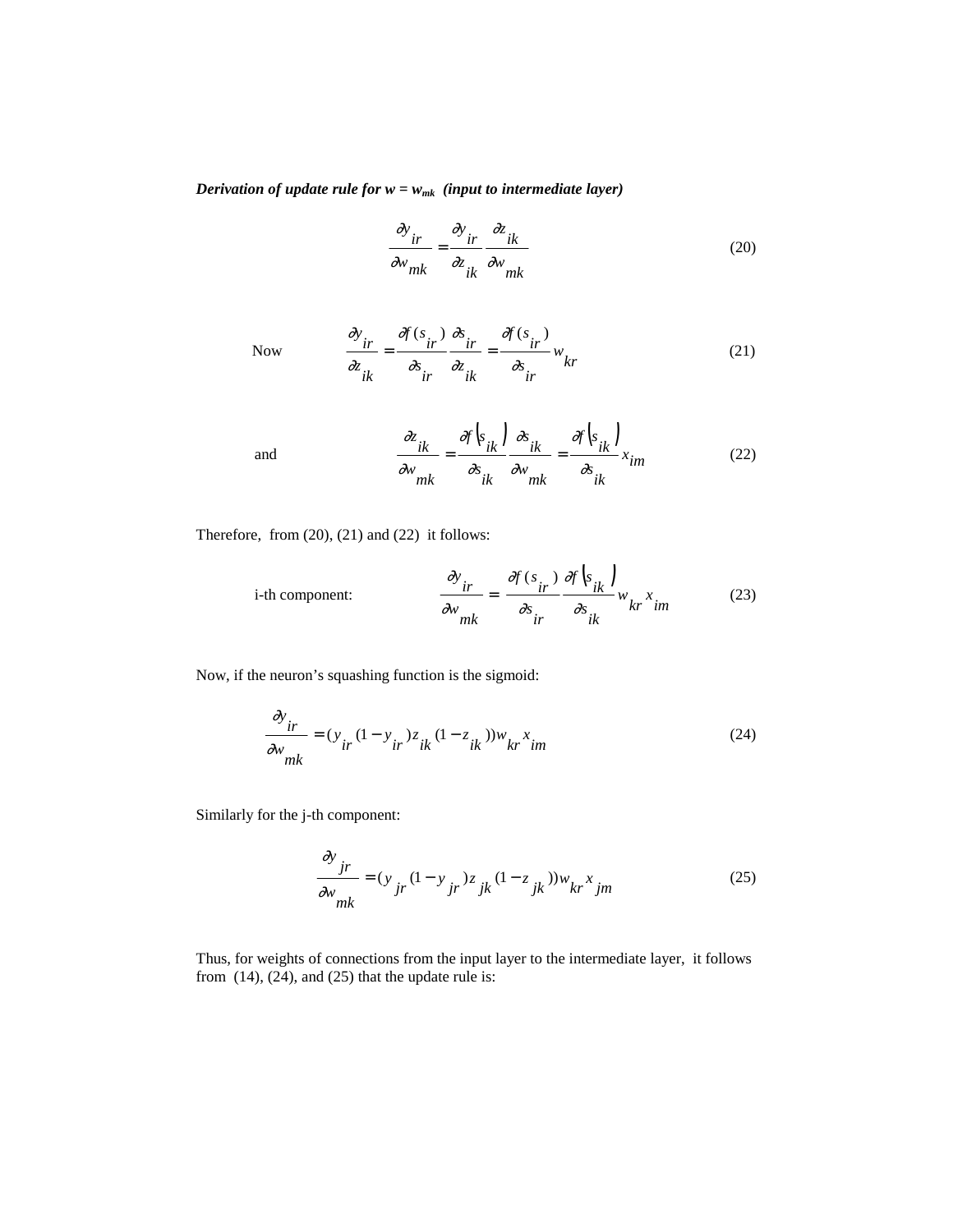∑ − ∑ − ∑ − − − − − − − = *ij <sup>r</sup> jr <sup>y</sup> ir <sup>y</sup> <sup>j</sup> <sup>y</sup> <sup>i</sup> <sup>y</sup> <sup>r</sup> jm x kr <sup>w</sup> jk <sup>z</sup> jk z jr <sup>y</sup> jr <sup>y</sup> im x kr <sup>w</sup> ik <sup>z</sup> ik z ir <sup>y</sup> ir <sup>y</sup> jr <sup>y</sup> ir y ij a mk w G* <sup>2</sup> ( ) <sup>|</sup> 3 ( ) ( (1 ) (1 )) ( (1 ) (1 )) 2 ∂ (26)

Conclusively, equations (19) and (26) are used in  $\Delta w = -\alpha \nabla \sqrt{G}$  to obtain the weights update rule for intermediate-to-output and input-to-intermediate layers respectively.

## **6. Evaluation of the Basic Solution**

An algorithmic representation of the neural network simulator was constructed to assist the process of experimentation and aid the theoretical analysis. We have applied this network learning paradigm to the XOR problem and other arbitrary and combined topologies to study its behavior and employ further refinements. The principal reasons for employing the XOR problem are:

- it has been used as a standard benchmark problem in classification networks,
- it poses difficulty due to its symmetry that leads to dynamic equilibrium that plagues gradient descent algorithms.



Figure 6. Neural Network Structures with 2 and 3 intermediate neurons.

Several configurations of neurons were used for the intermediate layer, and the two most efficient (Figure 6) in terms of iterations, convergence, complexity, and execution time were utilized. The neural network structure with two intermediate neurons handled all cases of XOR and similar but shifted vector positions, whereas the three intermediate neuron network structure handled all the arbitrarily distributed vector positions.

The preliminary run data sets (Table 1) indicated that the model is sensitive to initial conditions. The simulator behavior had to be handled by introducing optimizations methods. The following two sets of graphs (7a, 7b and 8a, 8b) clearly illustrate the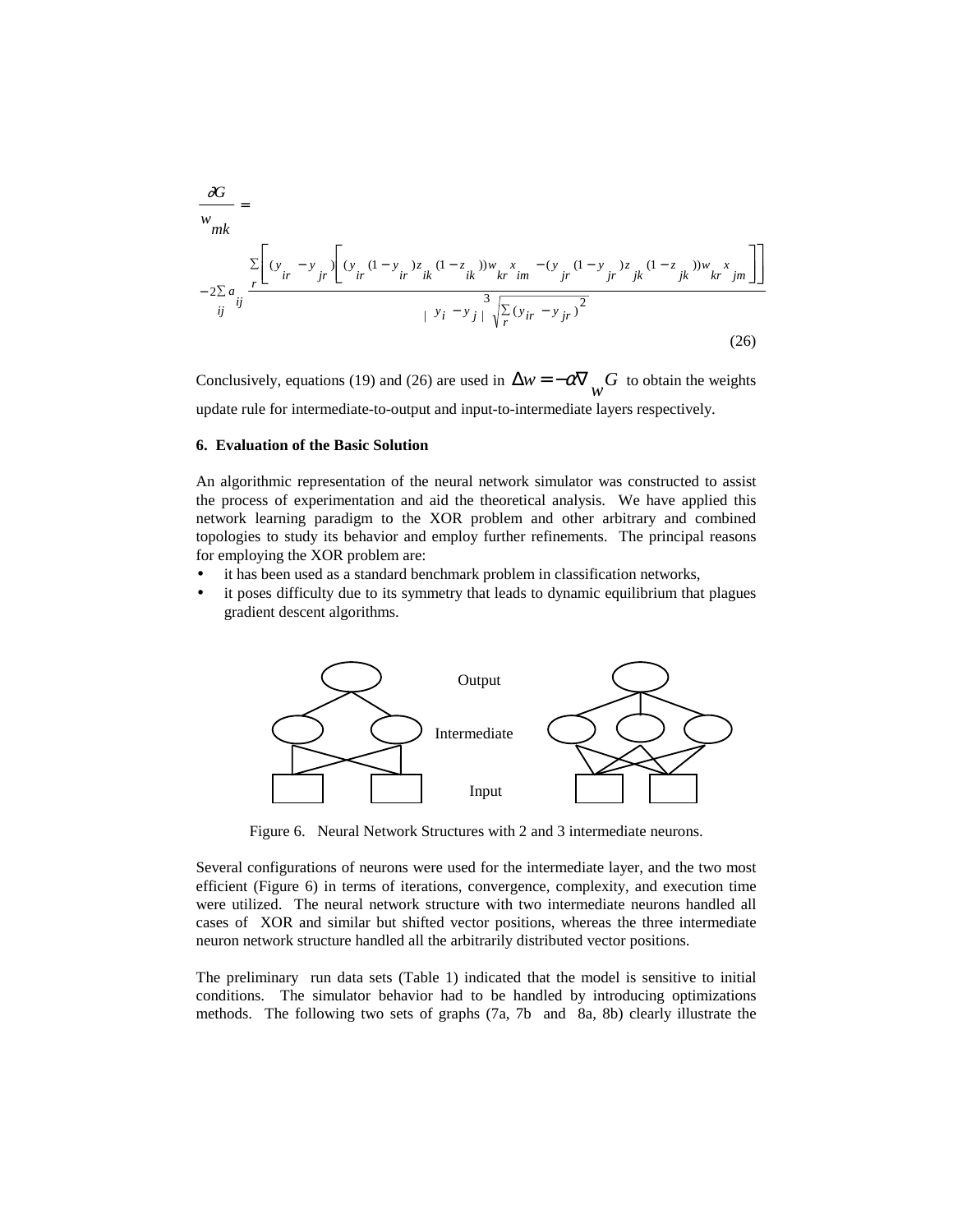|                                                                                                    | <b>XOR</b><br>(4 vectors)                | Arbitrary<br>(4 vectors)                 | Arbitrary<br>$(6 \text{ vectors})$       |
|----------------------------------------------------------------------------------------------------|------------------------------------------|------------------------------------------|------------------------------------------|
| Number of<br><b>Iterations Per Run</b>                                                             | 1000, 10000,<br>20000, 100000,<br>200000 | 1000, 10000,<br>20000, 100000,<br>200000 | 1000, 10000,<br>20000, 100000,<br>200000 |
| <b>Generated Runs</b><br>Distinct sets of initial<br>conditions (weights)<br>and threshold values) | 100                                      | 100                                      | 100                                      |

network behavior and its ineptitude to always remap the vectors according to our expectations.







7a Initial Vector Positions (XOR) 8a Initial Vector Positions (arbitrary case)





5



7b Final Vector Mapping (XOR) 8b Final Vector Mapping (arbitrary case)

Sample data sets taken from simulator runs employing the basic method for sets of 4 vectors (XOR) and 6 vectors (arbitrary), with 2 distinct classes of objects in each set. We should note that these are cases that present an almost perfect symmetry that leads to dynamic equilibrium that manifests itself as local minima in which the gradient decent gets stuck. So this basic algorithm can be used but it would need the known tricks used to get the gradient decent out of local minima (momentum terms, simulated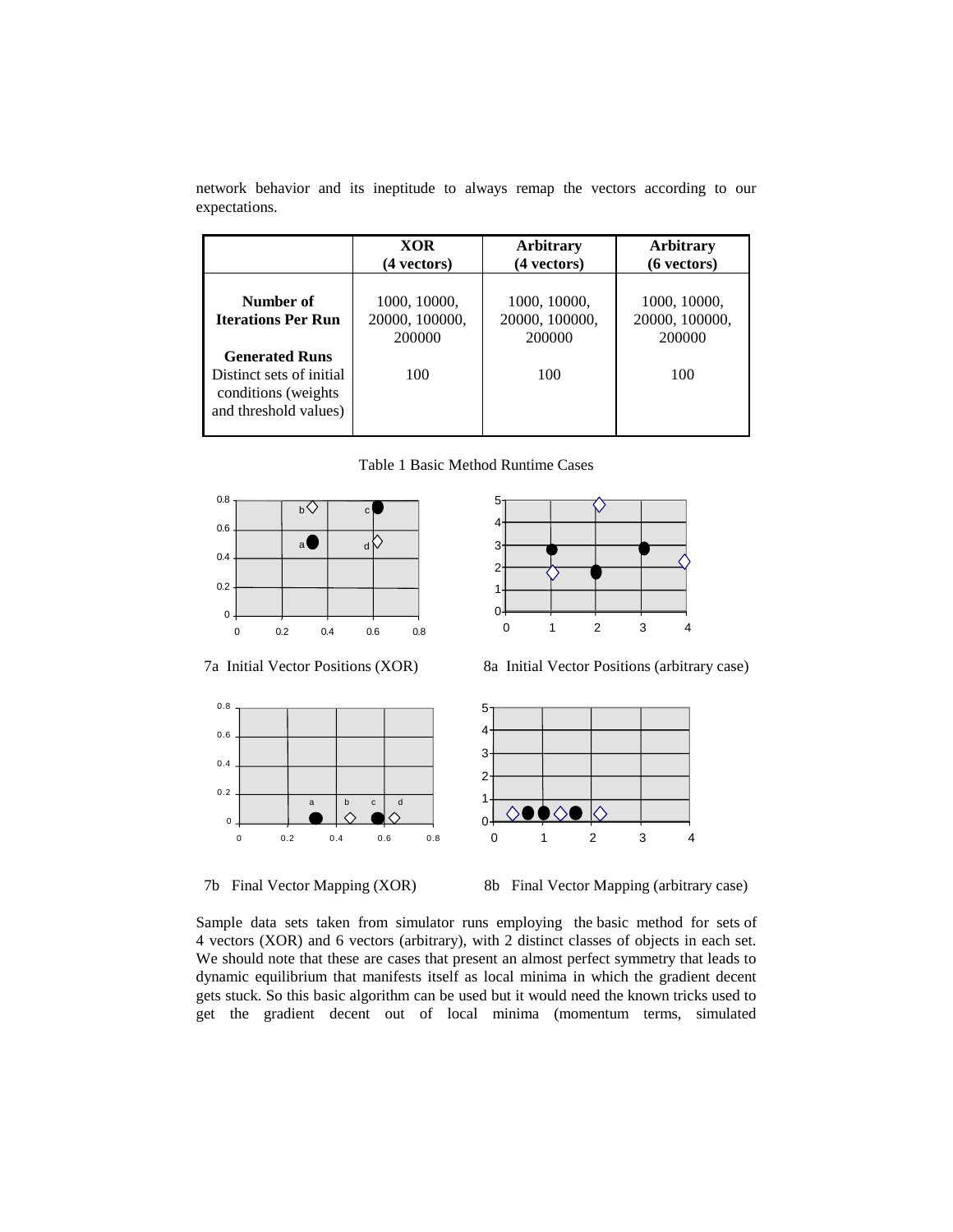annealing/temperature parameter, etc.). Because of this sensitivity we attempted a number of refinements as explained in the next section.

# **7. Further Refinements**

To assess the pattern clustering and the speed of the net, and to refine the basic algorithm further, we adopted the following design modifications and additions:

• adjusted the network in such a way that either attracting or repelling forces were at first turned off, and then gradually increased, thus moving entire clusters of vectors instead of one vector at a time.

Although separation among groups of vectors was achieved in a prompt manner, the distance among the groups was inhibitive towards remapping individual vectors to the cluster(s) in which they should have membership. The following two sets of graphs (9a, 9b and 10a, 10b) clearly illustrate the network behavior and its inability to remap the vectors in such a way that proper clustering is achieved.

5



 $\mathbf{0}$ 1 2 3 4 0 1 2 3 4







9b Final Vector Remapping (XOR) 10b Final Vector Mapping (arbitrary)

Sample data sets taken from simulator runs employing the attraction pole method for sets of 4 vectors (XOR) and 6 vectors (arbitrary), with 2 distinct classes of objects in each set.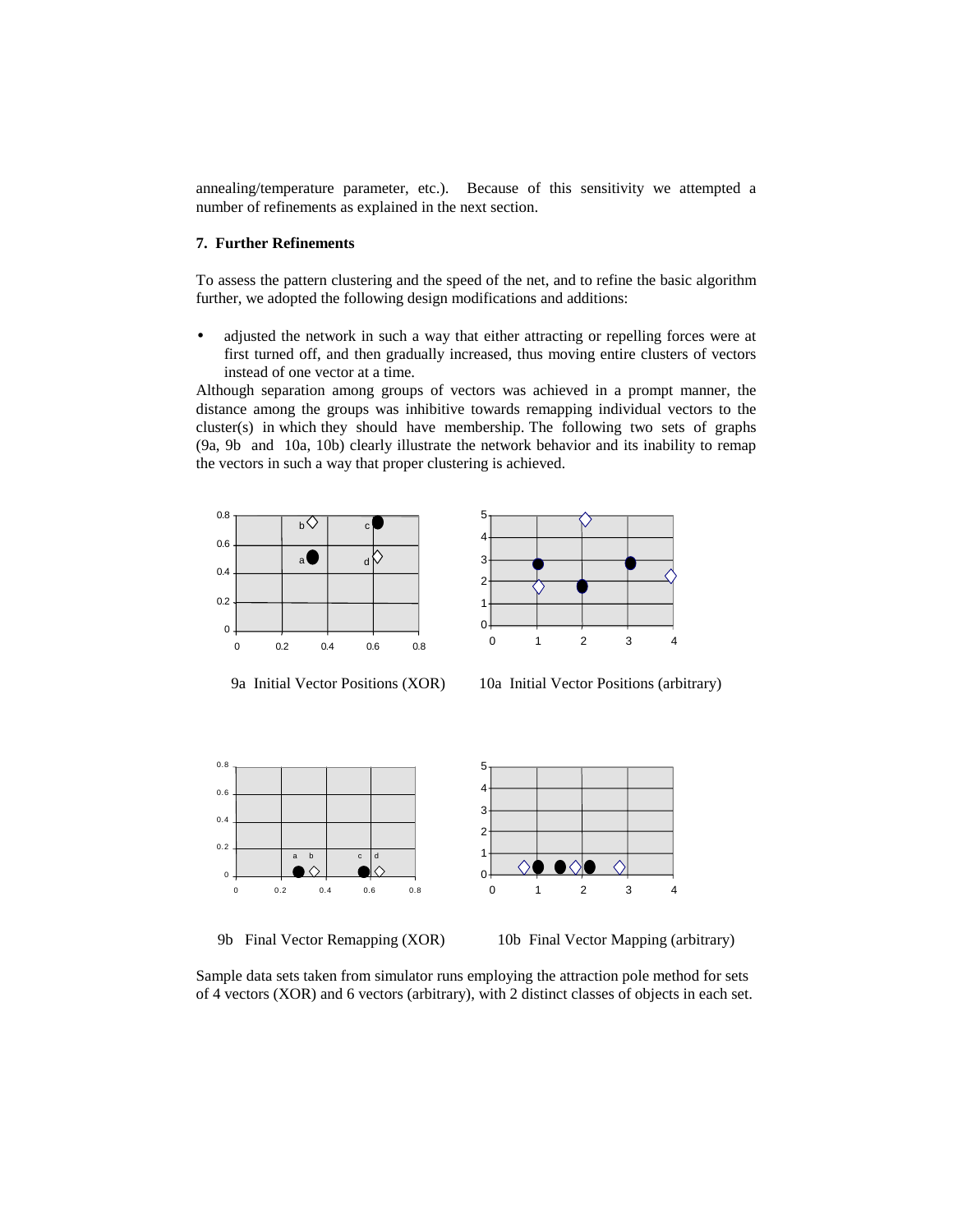• we used arbitrary poles of attraction for various subsets of the electrostatic charges corresponding to intermediate vectors thus momentarily reverting to supervised methods to break ties created by dynamic equilibrium.

This could be very efficient since interactions between groups of vectors would be considered instead of vector to vector interactions. The poles of attraction were defined statistically, before the net was trained, and their relative positions were static at the early stages but moved during latter steps. We calculated the median vectors and assigned them the role of attraction and/or repulsion. The behavior of the network changed rather negligibly (11a, 11b and 12a, 12b), still unable to overcome ties created by dynamic equilibrium.



11a Initial Vector Positions (XOR) 12a Initial Vector Positions (arbitrary)



11b Final Vector Remapping (XOR) 12b Final Vector Mapping (arbitrary)



Sample data sets taken from simulator runs employing the attraction pole method for sets of 4 vectors (XOR) and 6 vectors (arbitrary), with 2 distinct classes of objects in each set.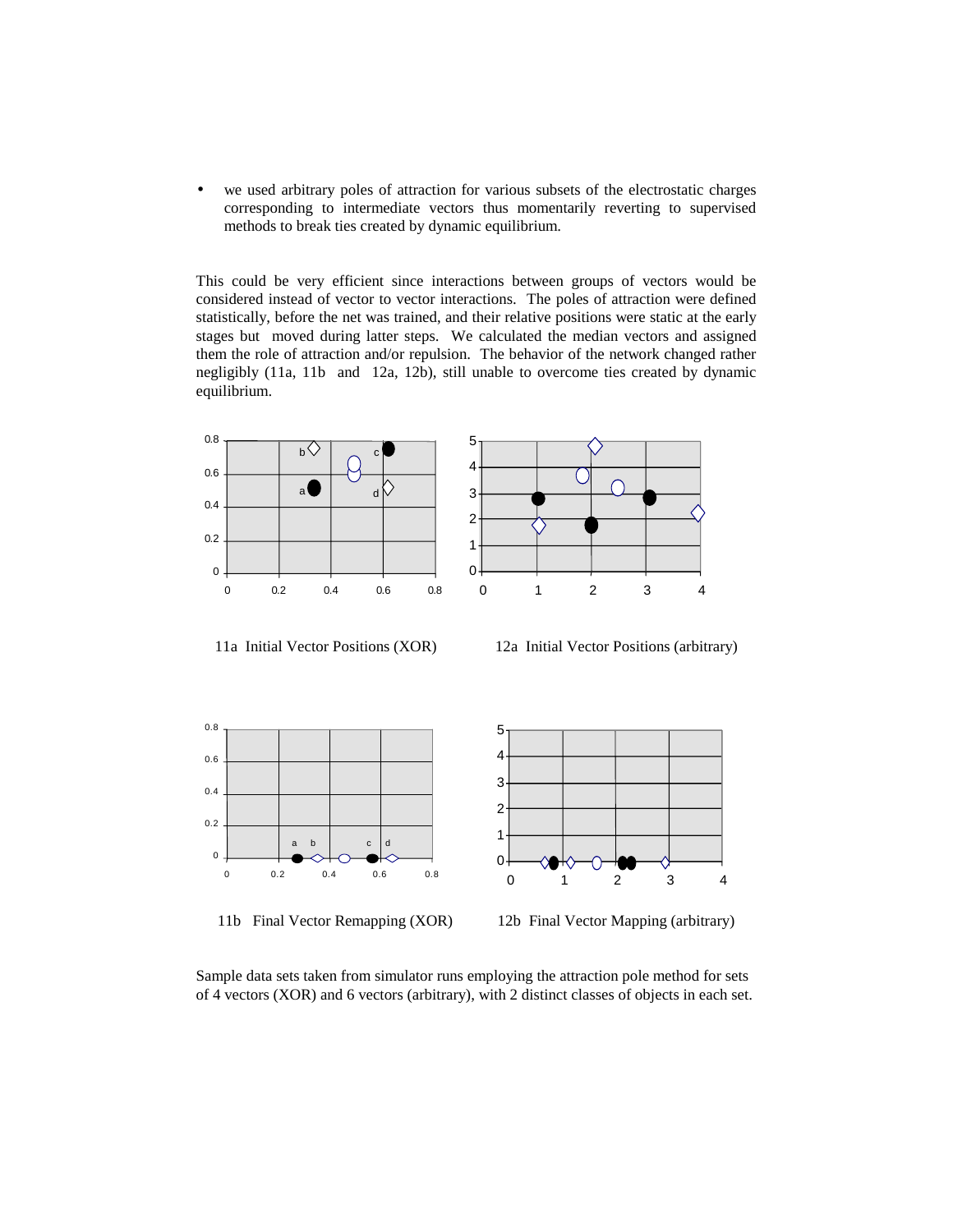• we introduced a temperature parameter in order to control the steepness of the sigmoid function.

The results of our experimentation were particularly consistent. The manner in which vectors moved towards their respective and final remapped positions was not only efficient, but also expeditious. The temperature variations (in order of magnitudes) determined the number of network iterations for reaching a final stage of grouping. For certain weight measures where minimal (< 1,000) iterations were needed, the temperature value remained at 1, thus not affecting the curvature of the sigmoid. When a set of weights was assigned that required iterations in the order of several thousands (> 1,000 but < 100,000) to achieve the desired grouping, then the temperature value assigned was within the range of 0.1 and 10.0 (excluding 1), thus changing the shape of the sigmoid curve to a steeper or smoother path. Most of the simulator runs did not require adjustment of the temperature variable as they quickly achieved equilibrium with successful vector groupings. The minority of runs that required temperature adjustments were subsequently introduced to temperatures that started with static values and progressively were dynamically decreased or increased during execution. This scheme achieved grouping by minimizing the number of pair-wise interactions between candidate vectors. The following two sets of graphs (13a, 13b and 14a and 14b) clearly display the final vector positions as they cross over to form the expected groups.



13a Initial Vector Positions (XOR) 14a Initial Vector Positions (arbitrary)







13b Final Vector Mapping (XOR) 14b Final Vector Mapping (arbitrary)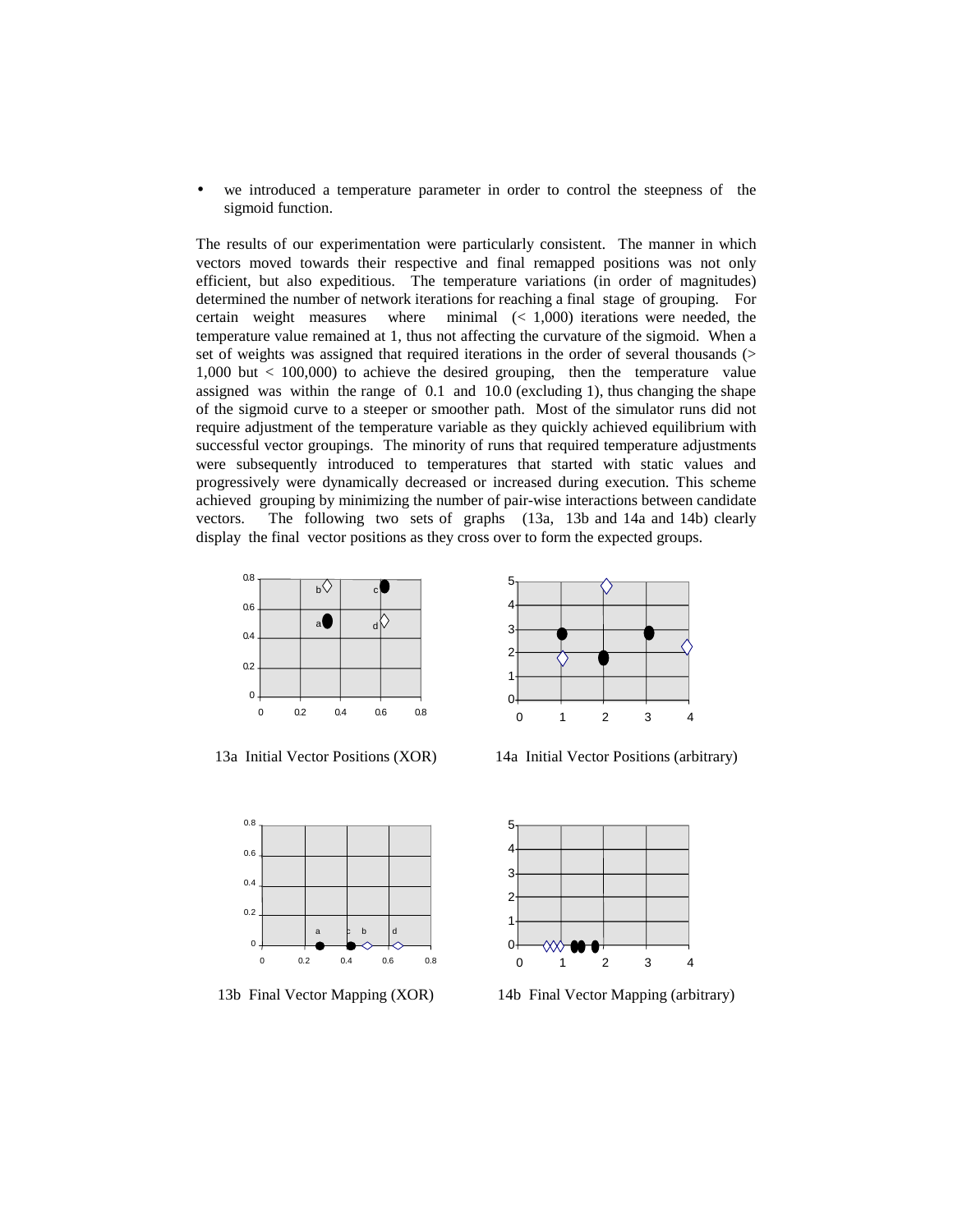Sample data sets taken from simulator runs employing the temperature method for sets of 4 vectors (XOR) and 6 vectors (arbitrary), with 2 distinct classes of objects in each set.

• finally, we used an implementation of a Simple Genetic Algorithm [10] to assist in accelerating the clustering of vectors by searching for group(s) of initial weight and threshold values that could potentially start the neural net at a more advantageous position than one that would be by arbitrary selection. The neural net was altered to accept as input a static preselected set of input vectors and an initial set of weights and threshold values and produce only one quality value that was introduced as the target value to be minimized by the SGA. Subsequently, the genetic algorithm produced weight and threshold values that were continuously fed back to the neural net which in turn would produce the quality value sent to the genetic algorithm for minimization (Figure 15).



Figure 15. Neural Net and Genetic Algorithm Interface

A sufficient number of runs was established that created an extensive set of weight and threshold values. The SGA was executed with population sizes that ranged from 50 to 100, the chromosome length was set at 90, maximum number of generations ranged from 25 to 50, crossover probability ranged from 0.6 to 0.9, mutation probability was set to 0.01, and the random number seed ranged from 0.123 to 0.879.

In conclusion, most of the sets of weight and threshold values produced by the SGA enabled the neural net to have a better chance to discover the proper clustering of data since the gradient descent was already placed within the boundaries of global minima. The following table shows the extent of the explicit examination of data sets that contributed to the discovery (through the simulator behavior) of the optimization methods described earlier.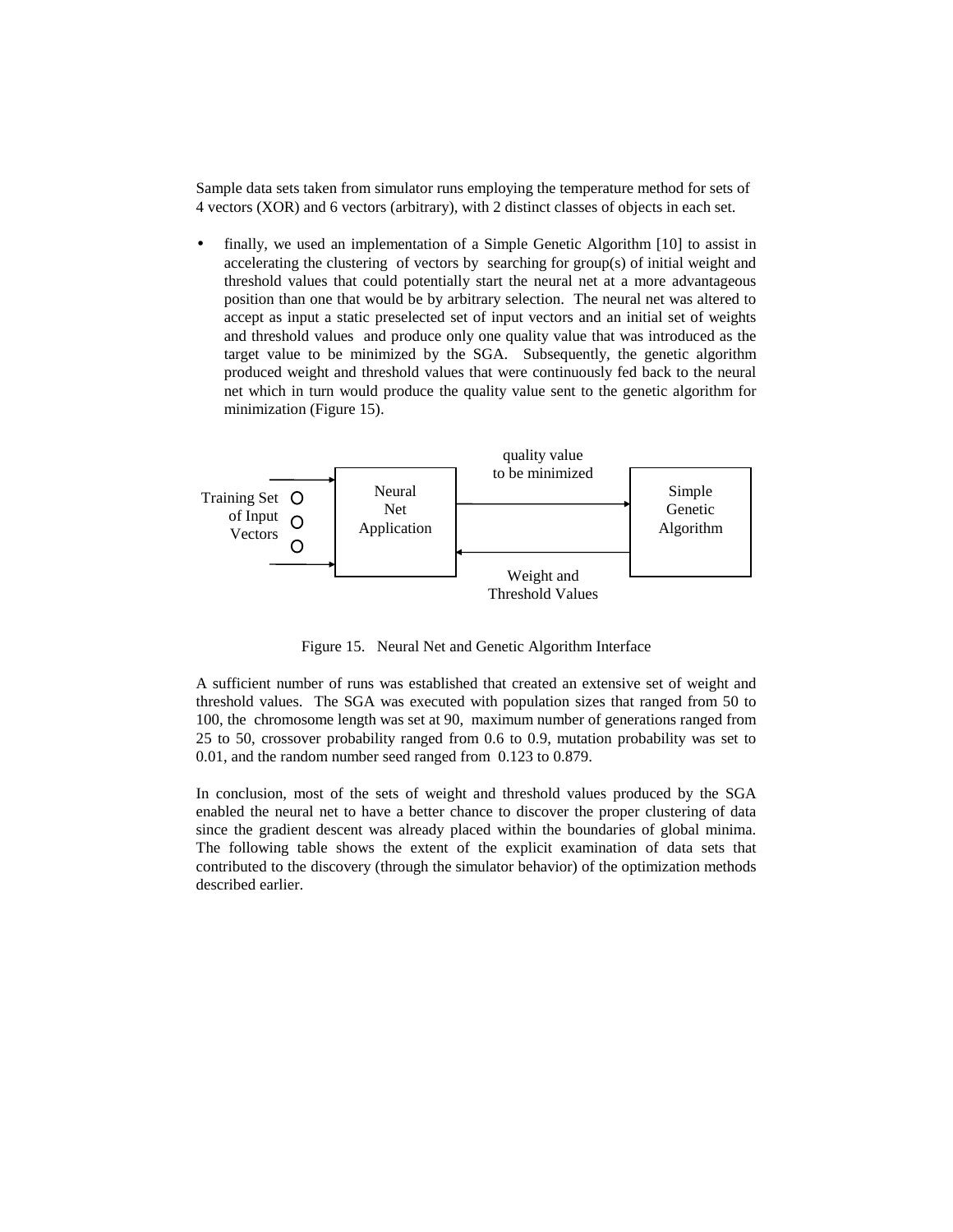|                                                                                                                            | <b>XOR</b><br>(4 vectors)                | Arbitrary<br>(4 vectors)                 | Arbitrary<br>(6 vectors)                    |
|----------------------------------------------------------------------------------------------------------------------------|------------------------------------------|------------------------------------------|---------------------------------------------|
| <b>Number of Iterations Per</b><br>Run                                                                                     | 1000, 10000,<br>20000, 100000,<br>200000 | 1000, 10000,<br>20000, 100000,<br>200000 | 1000, 10000,<br>20000,<br>100000.<br>200000 |
| <b>Attract/Repel Method</b><br>Distinct sets of initial<br>conditions (weights and<br>threshold values)                    | 50                                       | 50                                       | 50                                          |
| <b>Median Method</b><br>Distinct sets of initial<br>conditions (weights and<br>threshold values)                           | 50                                       | 50                                       | 50                                          |
| <b>Temperature Adjustment</b><br><b>Method</b><br>Distinct sets of initial<br>conditions (weights and<br>threshold values) | 100                                      | 100                                      | 100                                         |
| Temperature & SGA<br><b>Method</b><br>Distinct sets of initial<br>conditions (weights and<br>threshold values)             | 50                                       | 50                                       | 50                                          |

Table 2 Further Refinement Runtime Cases

# **8. Conclusion**

The Coulomb Energy network is a brilliant model that offers a unique perspective and approach to data transformation mappings and by extension to pattern classification. However, it has not caught on because of the problems in training it with the known algorithms. The training algorithms presented here allow this model to be practically useful and to harvest its power in applications requiring the kind of mappings that we have explained.

 As closing remarks we would like to explain here in intuitive terms why the model has had difficulties with training; we consider this intuition into the model to be very interesting.

 As explained, the network tries to "make" its outputs behave like charged particles in an electrostatic field. In simulating a reduction of the potential energy it is expected that the network's outputs will simulate exactly the position vectors of the charged particles which move freely around under only the constraints of their mutual interactions. (A side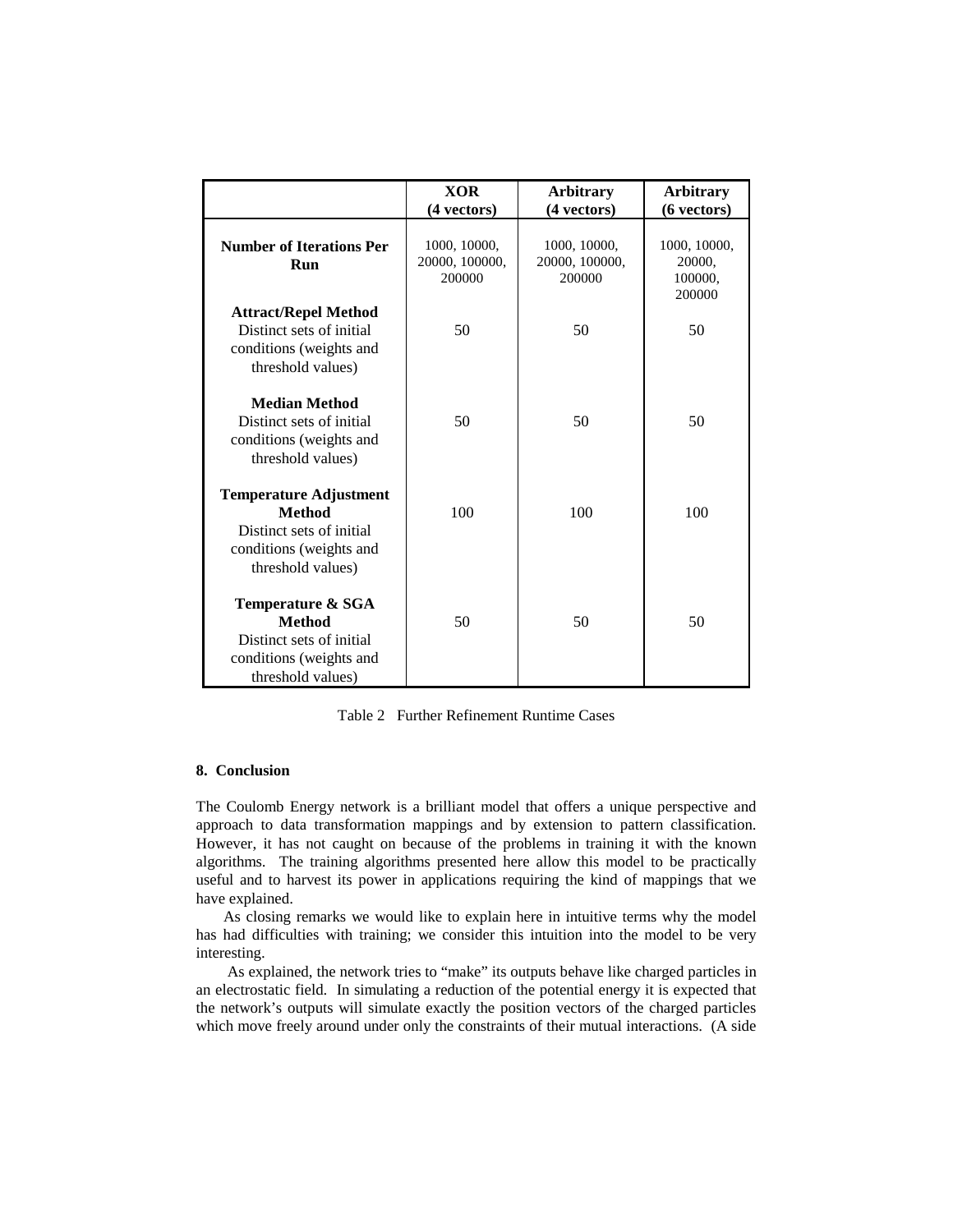comment here: for the purposes of this model, we may change the sign in the original Coulomb force equation so as to make similar charges attract and dissimilar repel each other; this is ok as it does not change the mathematics of the Coulomb field other than the signs, the rest of the math remain the same so we can still use the potential energy optimization as the guide to training the net.)

 The problem arises with the assumption that the net can actually simulate the movement of the charged particles. This in reality is not quite that easy. Under the forces of the mutual interactions, the physical particles can move *independently* from one another. By this we mean that each particle is free to follow precisely the total sum force that it receives by the electrostatic interactions and there is no other obstacle to its movement. But this is not what happens in the net that tries to simulate this movement. The output vectors "move" around as a result of changing the weights. The weights are the only parameters that the training algorithm controls. When a weight value changes then the output vectors change; we then say that the output vectors have "moved" around. But with a change in a weight, generally all of the outputs move. So the movement of each output is not exactly independent from the movements of other outputs like it happens with the charged particles.

 Now lets consider a snapshot of the net during training. Consider the output vectors which in the next training step will change to new ones as a result of adjusting the weights. Suppose we have charged particles at the exact positions indicated by the current net outputs. Let's assume for reference that a charge  $q_i$  is in the position indicated by the output vector  $Y_i$  and that charge  $q_j$  in the position indicated by output vector  $Y_i$ . Now lets assume that  $q_i$  receives such a force that pushes it eastbound and *j q* one that pushes it westbound. Well, that is exactly how each one will move; there is nothing else to constraint their movement. Now the nets' training algorithm tries to change the weights so that  $Y_i$  and  $Y_j$  will follow these directions precisely. But there may not be a combination of changes in the weights that would allow  $Y_i$  to follow  $q_i$ 's eastbound move *and at the same time* also allow  $Y_j$  to follow  $q_j$ 's westbound move. These are the dynamics that may arise and which would put the training algorithm in a dynamic equilibrium that is manifested as a trap in local minima (and so do not allow the training algorithm to simulate the process precisely).

 Apart from this trouble, we know that the 2-layer network can actually position the output vectors just about anywhere; we know that a two layer network can in principle approximate any mapping [5](given sufficient nonlinearity). This is the reason we went after a 2-layer network and new algorithm as opposed to the original approach of C. Scofield which allowed adding one layer at a time, each trained independently from the others. However, by simply going after the gradient decent of the potential energy the net cannot produce the configurations sequence (weight vectors sequence) that would make the outputs simulate faithfully the particles movements. There exist weight vectors to place the outputs in just about any arrangement; however, there may be no smooth transition from one to the other; in other words, the proximity of two different output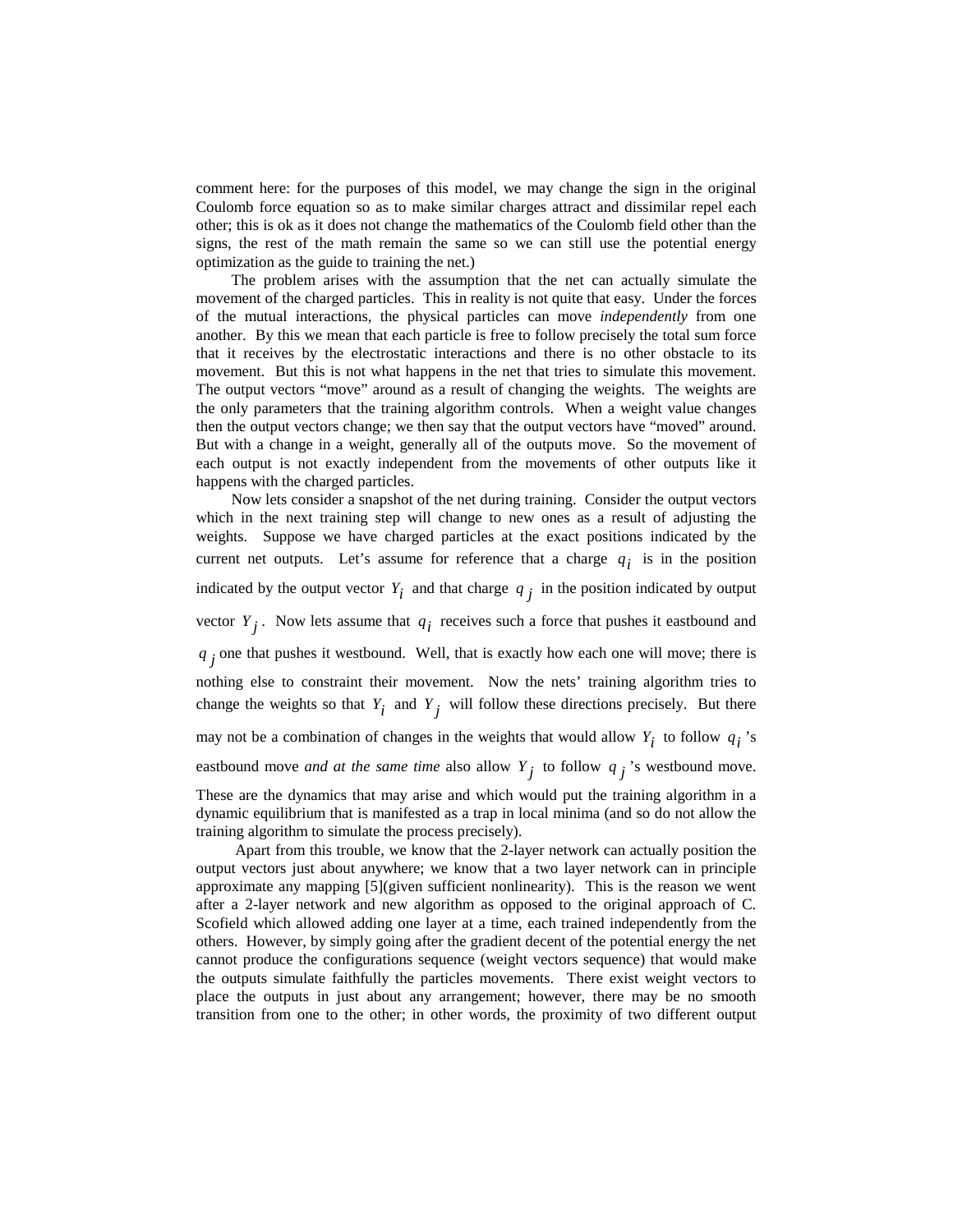vector arrangements may not translate to a proportional proximity of the weight values configuration and this is precisely why the gradient decent gets stuck.

 So we know that it is possible to find a sequence of configurations to simulate the particle movement, but two configurations that are successive in this sequence may not be close enough (in the Euclidian sense) to allow a gradient decent to find them. It should then be obvious that to go from one configuration of weight values to a new one in a way that allows simulation of the Coulomb field, we have to look elsewhere or at least we know that we cannot rely on the gradient decent alone. The solution to this problem then is one of the other methods that are based on an efficient virtual search of the weight space. We took up the genetic algorithms approach. An alternative way to go is the simulated annealing. Both of them worked just fine in our experimentation and they seem to be the most robust. The basic gradient decent method is prone to getting stuck in local minima as already explained, and so it should be used along with the tricks for escaping local minima (such as momentum terms, etc).

### **Acknowledgements**

This work has been sponsored in part by NSF, and by DoD-Epscor and the Louisiana Board of Regents under grants: NSF/LEQSF (1992-93)-ADP-04 and F49620-98-1- 0351.

## **References**

[1] Scofield C., "Learning Internal Representations in the Coulomb Energy Network", in Proc. IEEE Inter. Conf. on Neural Networks (ICNN '88), New York:IEEE, July 1988.

[2] Srikanth, R., and Koutsougeras, C., "Pattern Classification Using the Hybrid Coulomb Energy Network", Proceedings of the Fifth Annual Conference on Neural Nets and PDP, April 1992.

[3] Johnson, C.R., "Computational Inverse Problems in Medicine", Computational Science and Engineering, IEEE Computer Society, Winter 1995, pp. 42-45

[4] Rumelhart D. E., Hinton G. E., and Williams R. J., "Learning Internal Representations by Error Propagation", in "Parallel Distributed Processing, Explorations in the Microstructure of Cognition, Volume 1: Foundations", editors Rumelhart David E., McClelland James L., and The PDP Research Group, MIT Press, 1986, pp. 151-193.

[5] Funahashi, K.I., "On the Approximate Realization of Continuous Mappings by Neural Networks", Neural Networks, Vol.2, 1989.

[6] Kohonen, T., "Representation of sensory information in self-organizing feature maps, and relation of these maps to distributed memory networks", SPIE Vol.634, Optical and Hybrid Computing, 1986, pp. 248-259. Also, Kohonen, T., "Self-Organization and Associative Memory", volume 8 of Springer Verlag Series in Information Sciences, Springer verlag, New York, 1984.

[7] Erkki Oja, and Kohonen T., "The Subspace Learning Algorithm as a Formalism for Pattern Recognition and Neural Networks", Pankaj Mehra and Benjamin W. Wah, "Artificial Neural Networks: Concepts and Theory", IEEE Computer Society Press, 1992, pp. 101-108.

[8] Caudill M., and Butler C., "Naturally Intelligent Systems", MIT Press, 1993, pp. 37-109